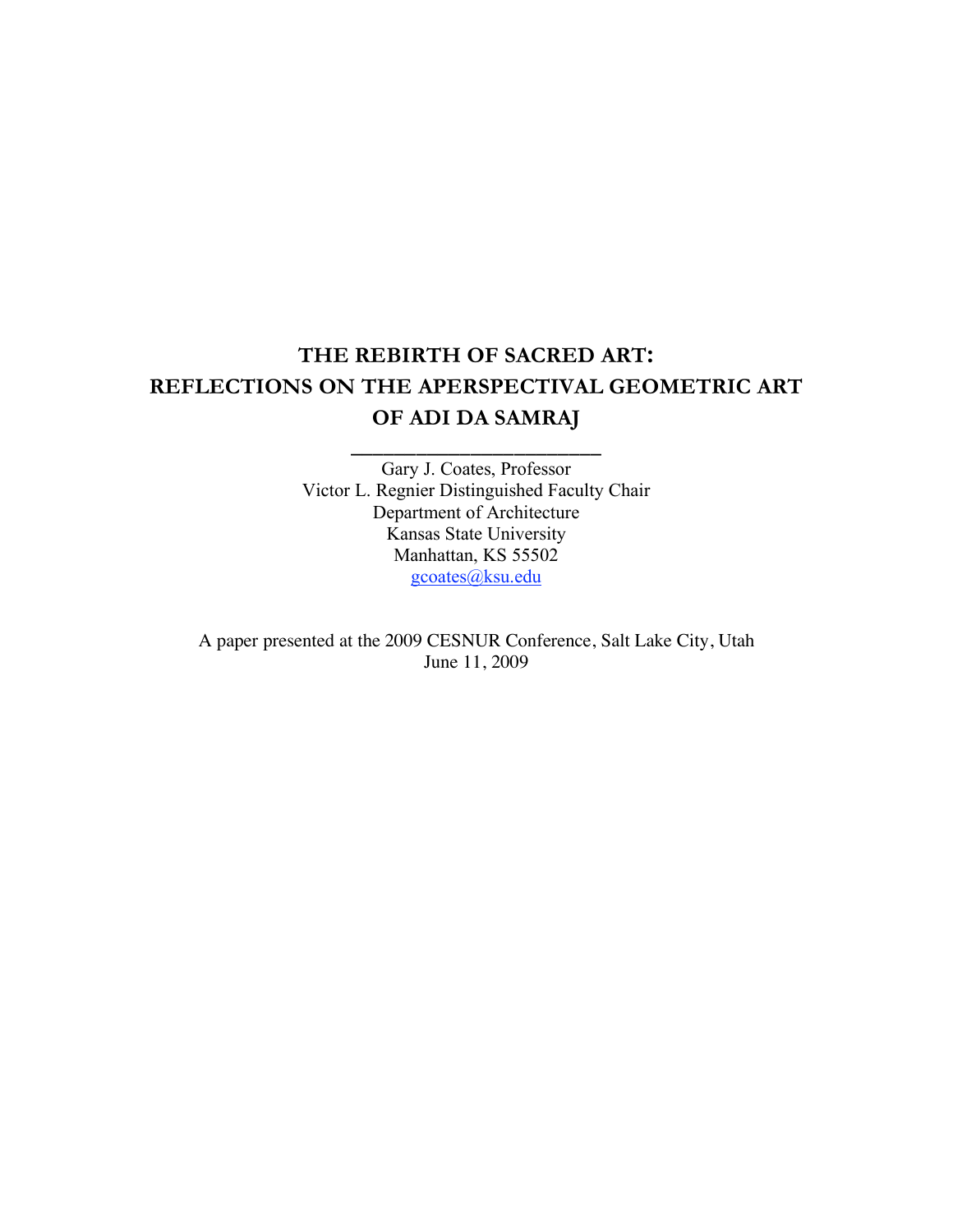

Adi Da Samraj working in "Picture Perfect", his studio in Fiji.

# **Abstract**

For nearly forty years the artist, scholar and spiritual teacher Adi Da Samraj (1939-2008) was involved in the production of a highly diverse and unique body of artistic work, ranging from Zen-like ink brush paintings to multiple exposure photography, videographic suites synchronized with music and, most recently, monumentally scaled abstract geometric images generated by digital technology.<sup>1</sup>

Adi Da's purpose in all of this work was to create images which would enable the fully participatory viewer to experience a taste of the inherently blissful state of nondual awareness that he asserts is our native condition once we transcend the presumption and experience of being a separate "subjective" self perceiving a separate "objective" reality. To make such "aesthetic ecstasy" possible he formed each image to be a "Self Presentation of 'Reality Itself',"<sup>2</sup> which he describes as being inherently "Non-separate, One and Indivisible,"<sup>3</sup> and always prior to space-time and every separate and separative "point of view."

Adi Da's exploration of the art of "Reality Itself" culminated in his abstract geometric images which he describes as being "aperspectival, anegoic and aniconic." Whereas his work with the camera "established an approach to image-making which transcended the inherent limitations (or fixed characteristics of the camera as a 'point of view'-machine", these monumentally scaled geometric images were aimed at undermining "the structuring-force of the conventional and ego-based uses of the body as a perceptual mechanism."4 His purpose in doing this was to liberate the image-making as well as the image-perceiving process into "the free-domain of egoless coincidence with Reality Itself'."5

Adi Da's collateral exhibition at the  $52<sup>nd</sup>$  Biennale di Venezia in 2007, curated by renowned art critic, Achille Bonito Oliva, marked the first time his visual art was shown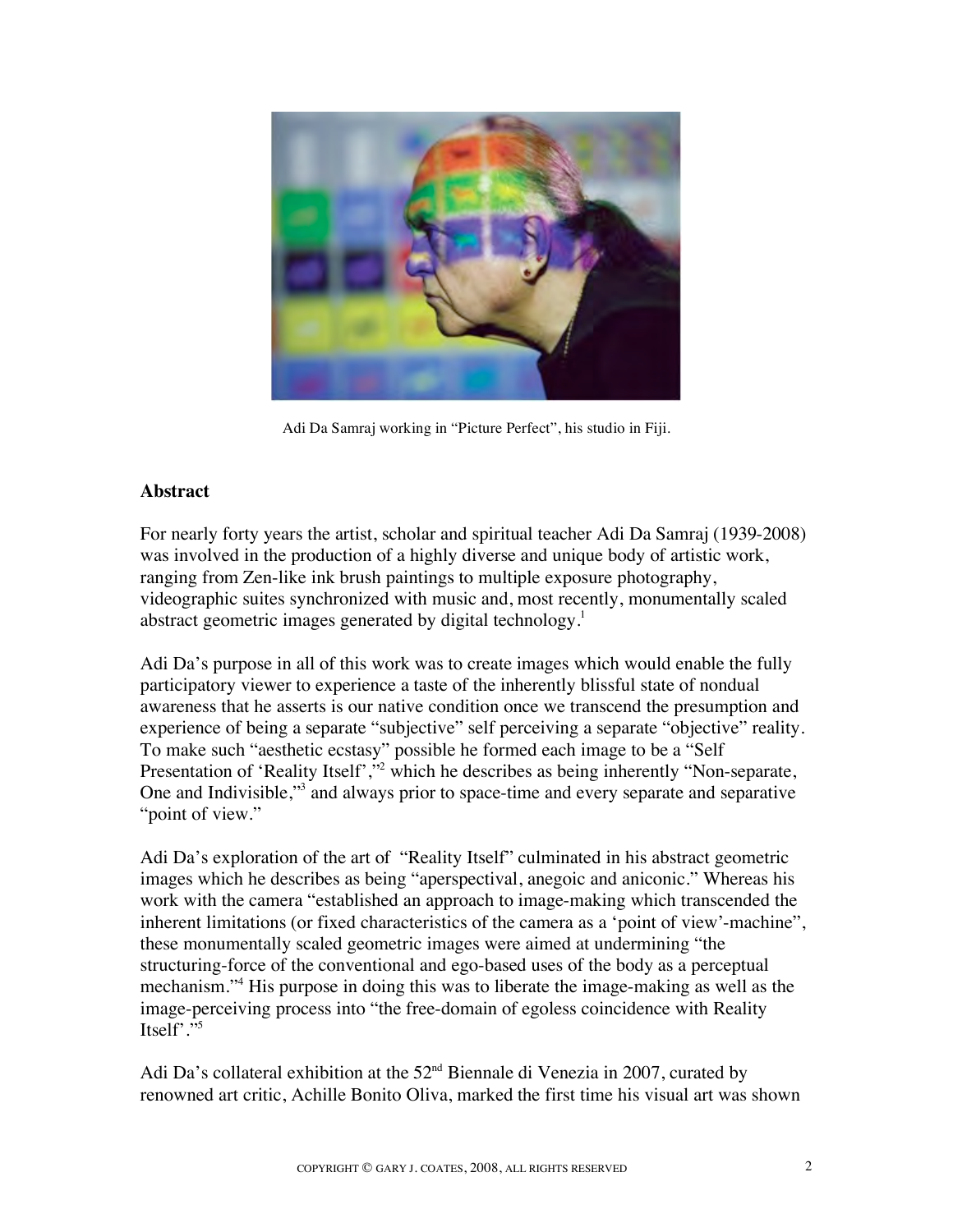to an international art public.<sup>6</sup> During the spring of 2008 selections from that exhibition were on view at the exhibit, *Transcendental Realism: The Art of Adi Da Samraj*, displayed in the Cenacolo di Ognissanti in Florence, Italy. The spatial juxtaposition in the same room of Adi Da's monumental aperspectival geometric art with Domenico Ghirlandaio's large perspectival fresco of *The Last Supper*, provided the author with an occasion for considering the nature, meaning and experience of Adi Da's work within the framework of the history of Western consciousness, culture and art.



*Transcendental Realism: The Art of Adi Da Samraj*, Cenacolo di Ognissanti, February 23--July 19, 2008. Photo: Nick Elias

# **The Invention and Importance of Linear Geometric Perspective**

In the history of Western civilization, it is generally recognized that the shift from the Medieval Age to the Renaissance marks the transition from a God-centered society to a human-centered society. This great transformation in consciousness and culture arose first in the realm of art, and is marked by the discovery of linear geometric perspective by the Florentine architect Filippo Brunelleschi (1377-1446) at the beginning of the fifteenth century.<sup>7</sup> This invention then spread throughout the western world when the rules for perspective were codified by artist, architect and philosopher Leon Battista Alberti (1404- 1472) in his widely influential book, *Della pittura,* which was published in 1435.8 Perspective revolutionized art and architecture, and even culture altogether, in the Western world for the next five hundred years, contributing to the rise of Cartesian science, Enlightenment Reason and the modern culture of secular humanism. Thus, it would not be too much of an exaggeration to say that the world we live in today largely finds its origins in ideas, perceptions and practices that grew out of the artistic culture of the city of Florence some six hundred years ago.<sup>9</sup>

The story of Brunelleschi's dramatic public demonstration of the power of perspective reveals a great deal about the spiritual origins and nature of the modern world. Sometime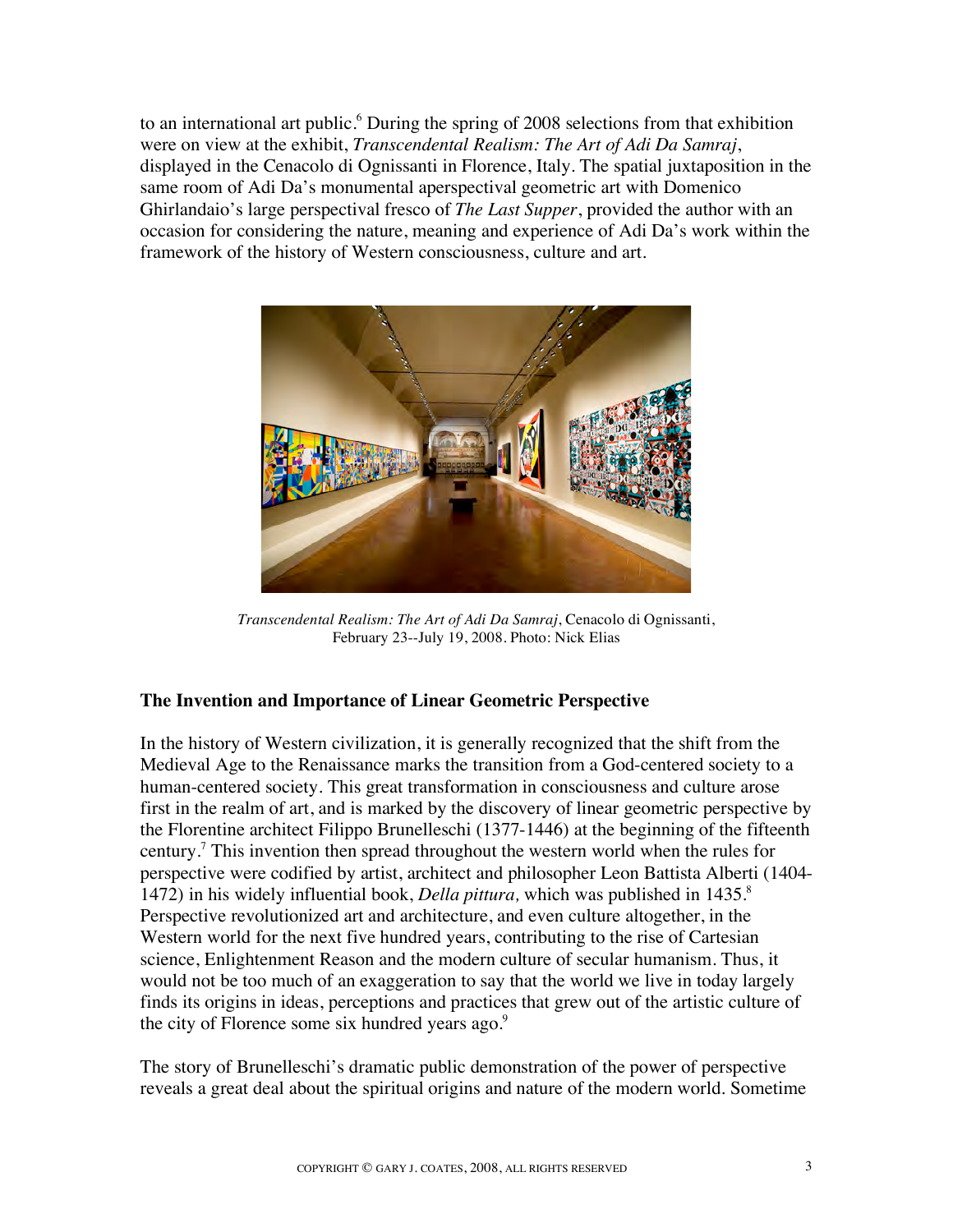around 1425, Brunelleschi secretly painted a small, highly realistic image of the Baptistery of San Giovanni as it would have appeared in a mirror-reversed perspective when seen from a single point of view located just inside the portal of Santa Maria del Fiore, the great Duomo opposite the Baptistery for which he was later to build the world's largest dome. This painting also included as much of the piazza and the surrounding buildings as would have been visible from a cone of vision located at that single point. Instead of painting a sky, however, he burnished the area where the sky would have been with silver so that the actual sky could be reflected in it. For purposes of his demonstration, Brunelleschi also drilled a small hole in the painting of the Baptistery at the point that would have been exactly opposite the point within the portal of the Duomo from which the perspective of the Baptistery had been constructed.



Figure illustrating Brunelleschi's demonstration of perspectival illusion, reproduced from Samuel Y. Edgerton, *The Renaissance Rediscovery of Linear Perspective*, New York: Basic Books, 1975, pg 126.

Brunelleschi then set up his painting between the Baptistery and the entry to Santa Maria del Fiore, and called for volunteers to look through the peephole from behind the surface of the painting with one eye, while holding a mirror at a mathematically correct distance in front of the painting. Astonishingly to all who were gathered, each viewer saw what appeared to be the actual scene of the Baptistery and Piazza of San Giovanni as it would have appeared had they been standing and looking at it from the portal of the Duomo. The effect of the mirror was to minimize the viewer's awareness of the presence of the painted surface and to intensify the sense of depth of the painting. Also, because of the silvered sky in the painting the mirror reflected the real sky with its constantly moving clouds within the sky of the painting, imparting a heightened and even magical sense of reality to the painted image.<sup>10</sup> When viewers lowered the mirror, while still looking through the peephole, they were astonished to see what appeared to be the same view of the Baptistery that they had seen through the reflected mirror image of Brunelleschi's perspectival painting.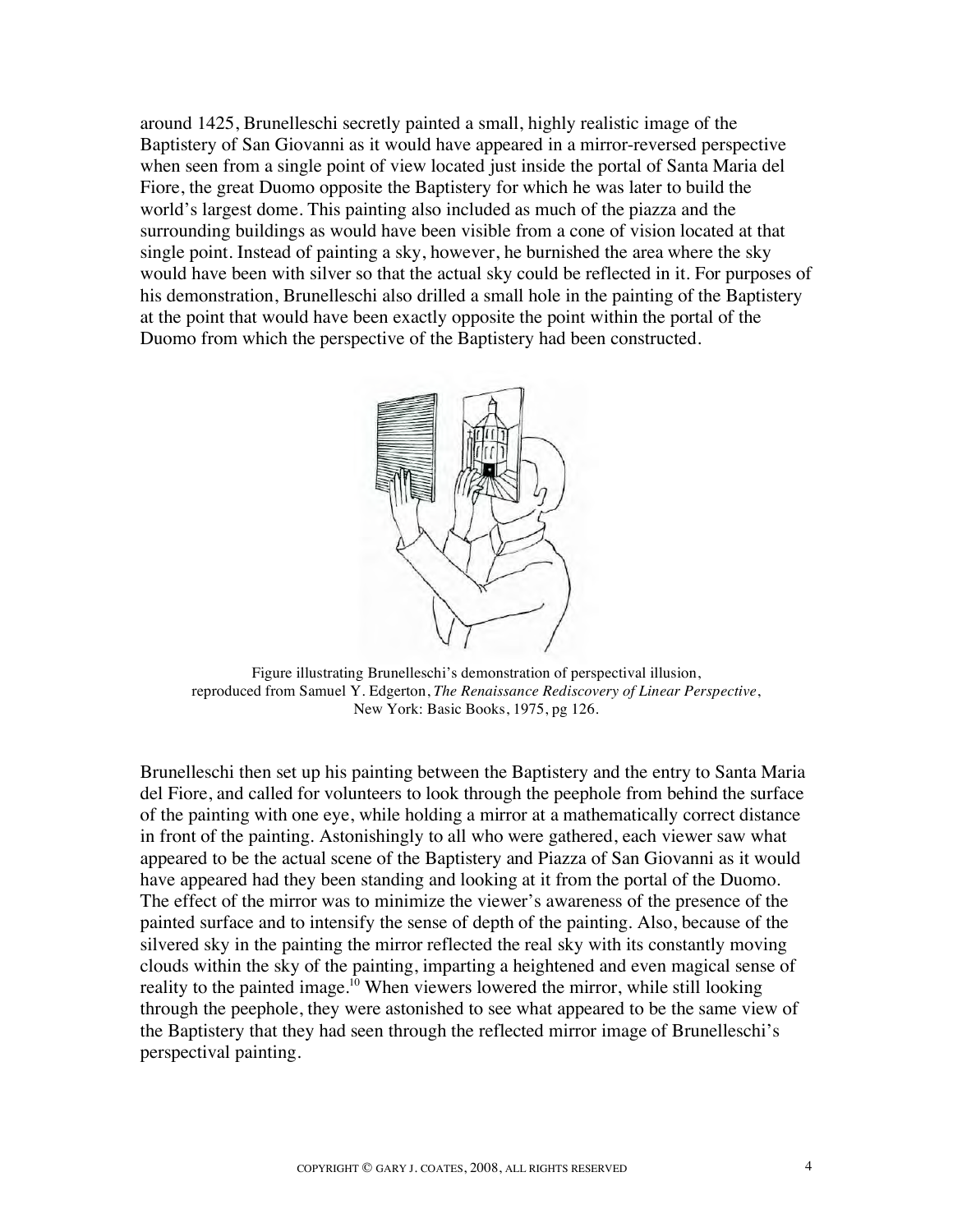By thus demonstrating to the public the breathtaking realism of his newly discovered system of linear geometric perspective, it seemed to Brunelleschi's contemporaries that he had discovered how to re-create the world through the power of an art that precisely reflected physical reality as it is seen by the detached observer. Alberti even described Brunelleschi as a second *god* in his dedication to him in the Italian edition of his book, in which he presented a systematic explanation of Brunelleschi's perspective system for use by artists and architects.

As seen by Alberti and others during the time of the Italian Renaissance, the magical new art of perspective not only had the power to turn the artist into a god-like being capable of replacing reality with life-like simulacra but seemed itself to possess a divine force by which mortality and the terror of time could be overcome. Not only could paintings make their subjects appear to be present when they were physically absent, but they could also confer a kind of immortality through the power of the image to live on unchanged by the passage of time. By thus freezing space and time in a single moment from a single point of view, (as the camera would someday do even more convincingly), linear perspective granted the artist an illusion of power over the mortal realm and promised a kind of deliverance from the fear of death that accompanied the rise of individualism at the beginning of the modern age. $^{11}$ 

Rather than seeing perspectival painting as being opposed to Christian teachings about the nature of God and cosmos, as St. Augustine might have imagined had he lived to see this radically new form of art, Alberti and other highly religious Renaissance artists such as Domenico Ghirlandaio (1449-1494), believed that linear perspective would allow art to replace magic in the service of religion.<sup>12</sup> While the many extraordinarily beautiful religious paintings done in this style of spatial and material realism did initially have the intended effect of intensifying religious fervor, the very use of perspective and realistic rendering techniques over the centuries also had the entirely unintended effect of helping to undermine the grand edifice of the God-centered, dualistic medieval worldview which still dominated thought and belief at the time of the Renaissance.<sup>13</sup>

#### **Renaissance Perspectival Art and the Aperspectival Art of Adi Da Samraj**

In addition to codifying and communicating rules for the construction of linear geometric perspective, Alberti further asserts in his book that the inventor of the quasi-divine art of painting itself was none other than Narcissus. In Ovid's tale, Narcissus is the beautiful and beloved child of the gods, who refused the love of Echo and died alone gazing in the pond, transfixed by his mirrored image and longing only to embrace his own reflection. Alberti, the great theorist of the art of perspective in painting, thus openly, if perhaps unintentionally, portrays painting as a form of self-love and self-deception, a turning away from love and all relationships in order to possess a reflected self-image.Without apology Alberti was thus acknowledging the Narcissistic roots of visual art and the modern age.<sup>14</sup>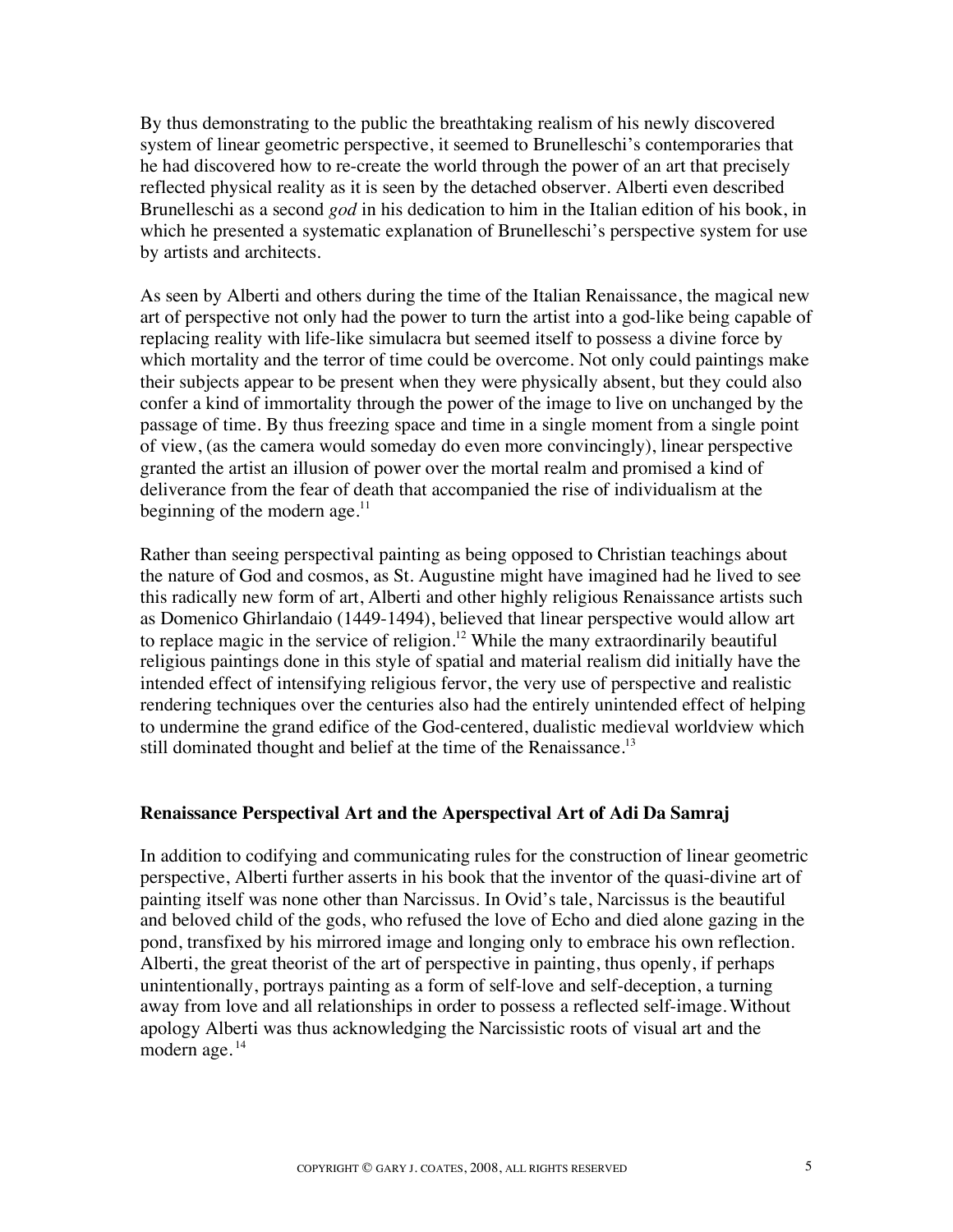What is of particular interest in a consideration of the aperspectival art of Adi Da Samraj in this account of the origins of visual art and the birth of perspective in Renaissance Italy, is the fact that for nearly four decades Adi Da used the image of Narcissus as a primary metaphor to describe what he calls the "ego-'I'," or, the "separate and separative self."<sup>15</sup> Rather than creating an art that celebrates and reinforces Narcissus's fixation on his own image as it is reflected in the pond, as Alberti and other Renaissance artists did, Adi Da dedicated his art to drawing the attention of Narcissus away from the pond. As he repeatedly points out, linear geometric perspective was (and is) the defining art of the ego-"I": it is a way of both picturing and reinforcing our human bondage to a single, limited and entirely conditional point of view. "In the conventions of perspectival imageart, the physical eye and the ego-'I' are the same."16 By contrast, Adi Da explains that, "The intrinsically ego-transcending root-presumption associated with the image-art I make and do is precisely the opposite of the ego-based and ego-idealizing rootpresumption associated with perspectival image-art. Perspectival image-art glorifies the ego's construction of the world—as if that ego-constructed world is (itself) Reality Itself—whereas Reality Itself is always Prior to the ego's construction of a world and to any and every 'point of view' within the world."17

Properly understood, then, Adi Da's aperspectival images must be seen and experienced as a literal inversion of the logic and method of Narcissus and a radical response to the limitations implicit in perspectival vision that have dominated the last six hundred years of Western art, architecture, science and religion.

## **The Modernist Revolt Against Perspectival Consciousness and Vision**

In a complex and often paradoxical process that began with the invention of perspective in the Renaissance, the ego-centered and materialistic development of Western civilization progressed unchallenged for hundreds of years, following the inexorable logic of its own premises and methods. Then, suddenly and unexpectedly at the beginning of the  $20<sup>th</sup>$  century, all the arts and sciences exploded in what can only be described as a widespread rebellion in the western world against the limitations of perspectival thought, perception and expression.<sup>18</sup> As a result, all prior understandings of the nature of space, time and reality in the domains of art and science were forever changed, with consequences that are only now beginning to be realized.<sup>19</sup> In 1905 Albert Einstein read his momentous paper on electrodynamics, concluding that no particular observer or point of view was more privileged than any other within the framework of universal space-time. Arnold Schoenberg challenged the continuity of the western classical musical tradition with the development of twelve-tone (or serial) composition. Braque and Picasso broke with the tradition of perspectival representation that started with the Renaissance, producing Cubist paintings that portrayed objects from multiple perspectives simultaneously, suggesting, in still another way, the relativity of all pointsof-view. Other artists, including Wassily Kandinsky, Robert Delaunay, Kasimir Malevich, and Piet Mondrian, began to free themselves of all attempts to represent objects as they appear in the physical world and moved in the direction of a completely new abstract art.<sup>20</sup> In 1922, James Joyce summarily overturned the linear, sequential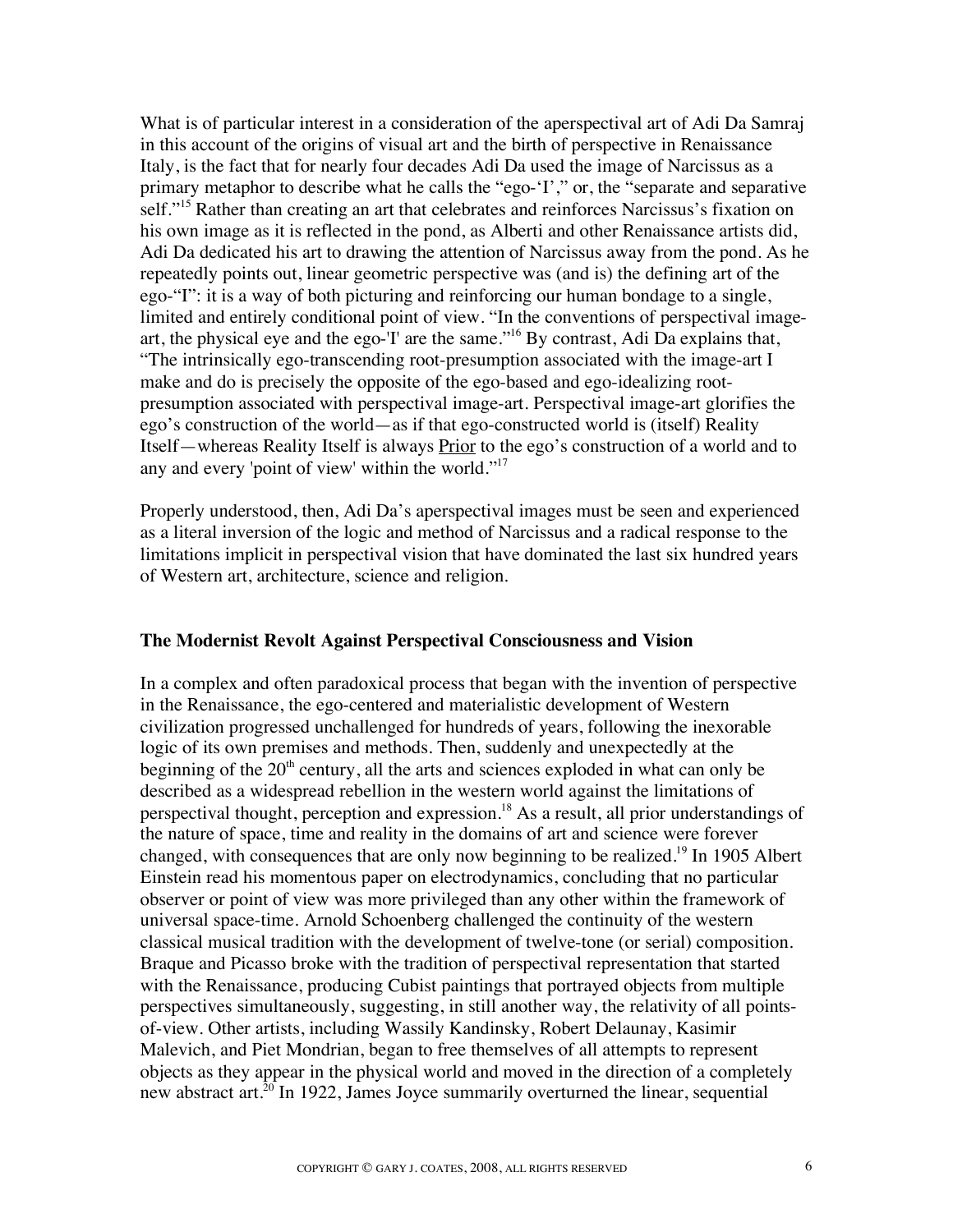narrative tradition of the novel with the publishing of his book, *Ulysses*. Ludwig Mies van der Rohe, Le Corbusier and Walter Gropius designed buildings with non-loadbearing walls, fluid spaces with dynamically shifting perspectives and transparent building skins emphasizing the interconnections between inside and outside. And, with the design of his first Taliesin complex, his home and studio in Spring Green, Wisconsin, Frank Lloyd Wright was bringing to maturity a historically unprecedented organic architecture that he believed would finally destroy "the box", illuminate the "cave of human dwelling," and join architecture and nature in a new symbiotic unity. $2<sup>1</sup>$ 

Adi Da points out, however, that the modernist revolt against perspectival consciousness was occurring within the context of a century marked by two catastrophic world wars and a planetary process of civilizational collapse, rather than within a framework that allowed for the possibility of cultural renewal.<sup>22</sup> Thus, rather than continuing to explore the liberating impulses of modernism, the last decades of the twentieth century saw the emergence of what has been called postmodernism, which in spite of some of its positive aspects, largely has devolved into a solipsistic, ironic and radically relativistic worldview and form of art which both expresses and gives rise to a spreading sense of nihilism and  $despair.<sup>23</sup>$ 

As a result we now find ourselves living in a world in which there are no longer any master narratives or privileged "points of view" from which to understand or describe the irreducibly complex and ultimately mysterious reality in which we find ourselves.<sup>24</sup> It is as if the culturally sanctioned world that has been in the making since the Renaissance has reached its *reductio ad absurdum* and is now in the process of deconstructing as both a desirable and viable cultural form and mode of consciousness.<sup>25</sup>

Thus, at the beginning of the twenty-first century it seems that all things are possible, everything is relative, and nothing has any intrinsic meaning.<sup>26</sup> At the end of our centuries-long quest for individual freedom, material comfort, scientific certainty and technological control over nature, we have arrived at a condition in which all certainties, authorities and traditions are dissolving into a morass of irreducible relativity, with everything from the planetary ecology to the global economy spinning out of control. Reality not only seems to elude our grasp, but, in principle, seems to be ungraspable.

It is within the context of this long historical process leading to our present environmental, existential and societal crises that Adi Da's aperspectival geometric art must be understood. He summarizes our moment in time, as it relates to the purposes of his art, clearly and succinctly: "The old civilization idealized the ego, and it ended up with a world of egos destroying one another. That course, in fact, is still happening and must be stopped—but it cannot be stopped merely by force. A transformation of human understanding and of human processes altogether must occur—on every level, including the artistic level." $^{27}$ 

While noting the importance of their prescient spiritual intuitions and important artistic accomplishments, Adi Da also observes that the avant-garde artists of the early twentieth century never fully succeeded in transcending "point of view": ironically, they ended up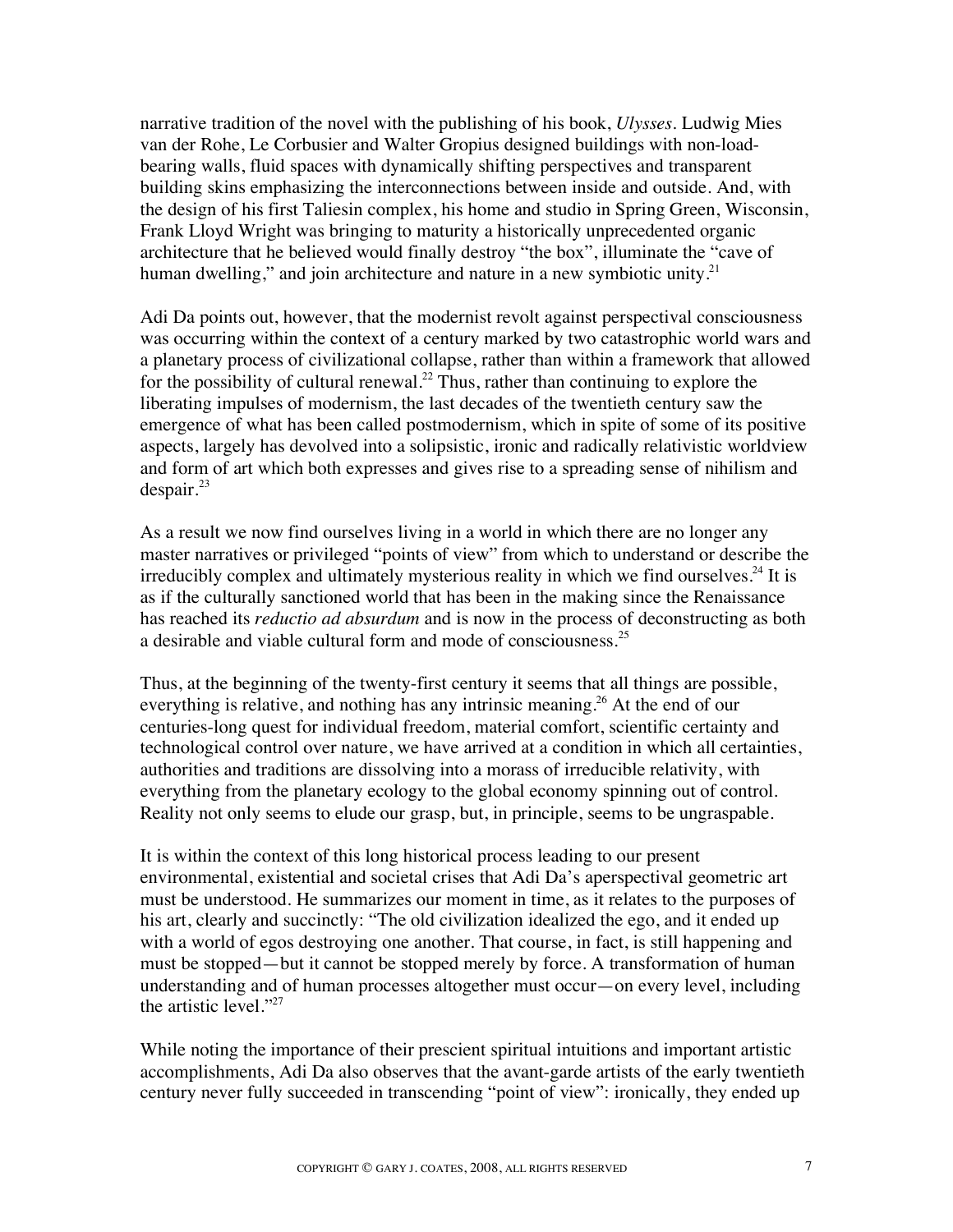preserving "point of view" by merely asserting the simultaneous presence of multiple points of view. In making his art, Adi Da's intention was to fully realize what was only implicitly potential in the Modernist project: complete liberation from "point of view" itself.28 He describes his image-art in these terms: "The image-art I make and do is the intrinsically ego-transcending—and, thus and thereby, perspective-transcending, or intrinsically aperspectival—image-art that participates in (or egolessly coincides with) Reality Itself."<sup>29</sup>



Adi Da Samraj, working on his aperspectival geometric digital art in "Picture Perfect"

If the perspectival art of the Renaissance helped to initiate a spiraling trajectory of societal changes which eventually led to the modern and postmodern worlds, then, as Adi Da asserts, a truly "aperspectival, anegoic and aniconic" art will be required for the creation of the new modes of perception and understanding necessary for the next great transformation in consciousness and culture.30 His larger purpose was always to contribute to just such an epochal change: "I am making art that is intended to be of greatest significance and transformative power—art that invites profound participation, rather than the mode of casual and dissociated viewing that allows and supports (and even requires, and, ultimately, even institutionalizes) mere 'objectification' and dissociative (or strategically non-participatory) detachment. I want to transform peoples' participation in art—and also their participation in Reality (Itself, and altogether)—and help them to a new way of life, out of the "dark" period in which humankind is presently immersed."<sup>31</sup>

# **Transcendental Realism: The Art of Adi Da Samraj**

The spring 2008 exhibition in Florence, *Transcendental Realism: The Art of Adi Da Samraj*, offered visitors an opportunity to experience four selections of Adi Da's aperspectival art displayed in the Cenacolo di Ognissanti, a beautiful space which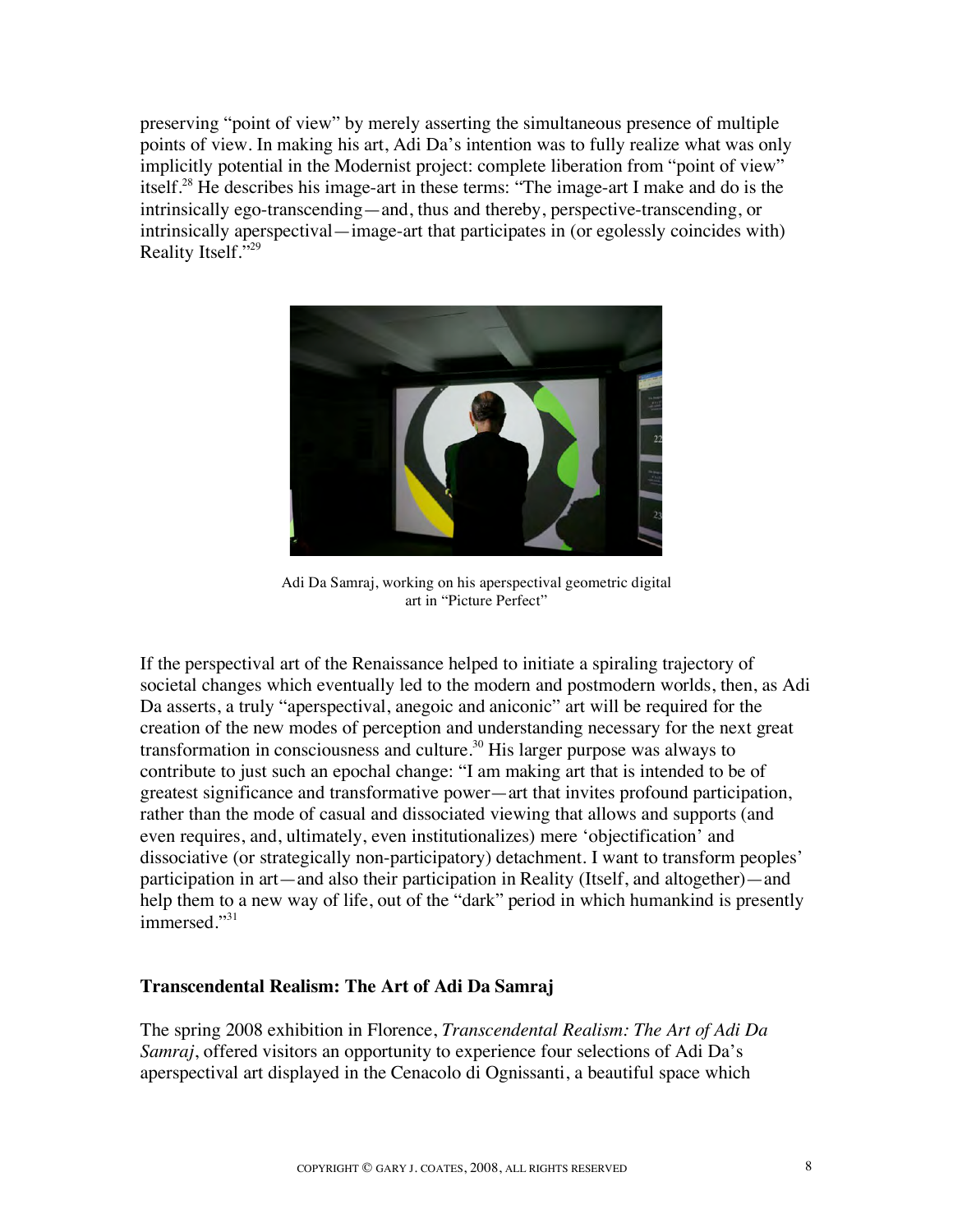

*The "First Room" Trilogy I (90 inches x 165 inches)*, Adi Da Samraj (2006), exhibited in the Venice Biennale (2007) and the Cenacolo di Ognissanti, Florence (2008) Adi Da uses "First Room" to mean the "Bright" space of Love-Bliss-Happiness that "Always Already Exists" prior to all self-contracted, ego-made points of view.



*The Subject in Question I* (90 inches x 180 inches), from *Geome Four*, 2006. According to Adi Da, the mosaic-like structure "puts the perceiver in touch with how experience is organized by mind, brain and body, drawing the viewer "into a root-level experience" that points toward the non-duality of "Reality-Itself."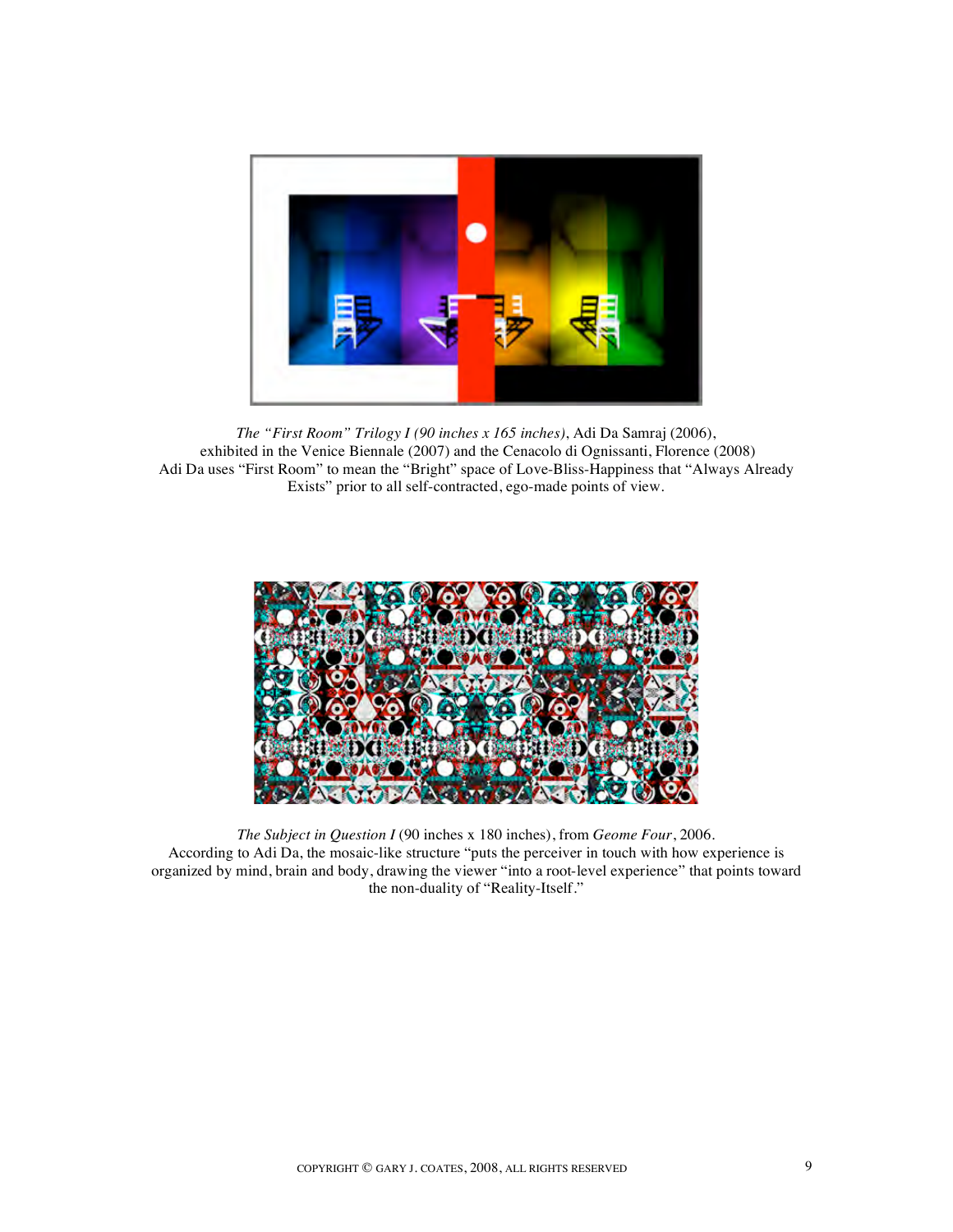contains one of the finest examples of the perspectival art of the Renaissance, *The Last Supper (1480)*, a fresco by Domenico Ghirlandaio. Thus, at this exhibition it was possible, within the confines of a single room, to experience two radically different visions of art, consciousness, and reality which have arisen out of two very different historical epochs. It might be said that at this exhibition one was able to look back to the glorious art of the past and forward toward the unknown vistas of the art of the future.

Adi Da provides a tri-partite framework that is essential for understanding his art in relation to the art of the past. He says that "There is 'God-art', there is 'ego-art', and there is 'Reality-art'."32 In the context of this framework, he considers pre-Renaissance art in the west to be "God-art", a form of expression that is "about what the space-time-bound ego presumes to exist above and beyond itself."<sup>33</sup> The content of such art, in his view, is "principally intended to visually portray the mythology of divinity in one mode or another, including (in later centuries) the Christian mode."34 Since it was presumed that the realm of God, or the gods and various mythological beings, was fundamentally immaterial, spiritual and transcendental there was no desire before the Renaissance to visually represent "God-space" as being anything like the physical spaces of the everyday world. "God-art" was thus conceived as being entirely symbolic rather than "realistic".<sup>35</sup>

The Renaissance represented a radical break with this ancient, universal tradition of sacred art. For the first time artists became passionately interested in making geometrically accurate representations of physical spaces and the material objects within them. Even religious art was increasingly valued for how well it simulated the physical world rather than by how well it evoked a vision of an intrinsically unknowable and mysterious spiritual world. From the Renaissance onward the inner eye of the spirit was gradually replaced by the physical eye of the body as the primary organ of perception and knowledge. $36$ 

As a result, according to Adi Da, western art since the Renaissance can be described as "ego-art", which is art that is "specifically designed to portray the ego's view (or 'pointof-view'-construction) of 'reality', by means of the systematic application of the codified laws of perspective."<sup>37</sup> He goes on to say, however, that, "Even the thoroughly secularized avant-garde Western image-art of the 'modern' and 'post-modern' era is still a play upon (or a failed effort to escape from) the tradition of 'ego-art', or 'point-ofview'-art." Thus we are still living within the era of "ego-art."38

#### *The Last Supper*

Ghirlandaio's beautiful and masterfully executed fresco of *The Last Supper* fills the short end of the long narrow refectory at the Ognissanti church. While its content is still religious in nature, it is a paradigmatic example of what Adi Da calls perspectival "egoart". Painted as an illusionistic extension of the actual space of the room, this softly colored and balanced image presents the traditional scene of Jesus and the apostles gathered around a table partaking of Christianity's first sacramental meal. It is rendered in the same style and in the same colors as the room itself. The arches of the ceiling of the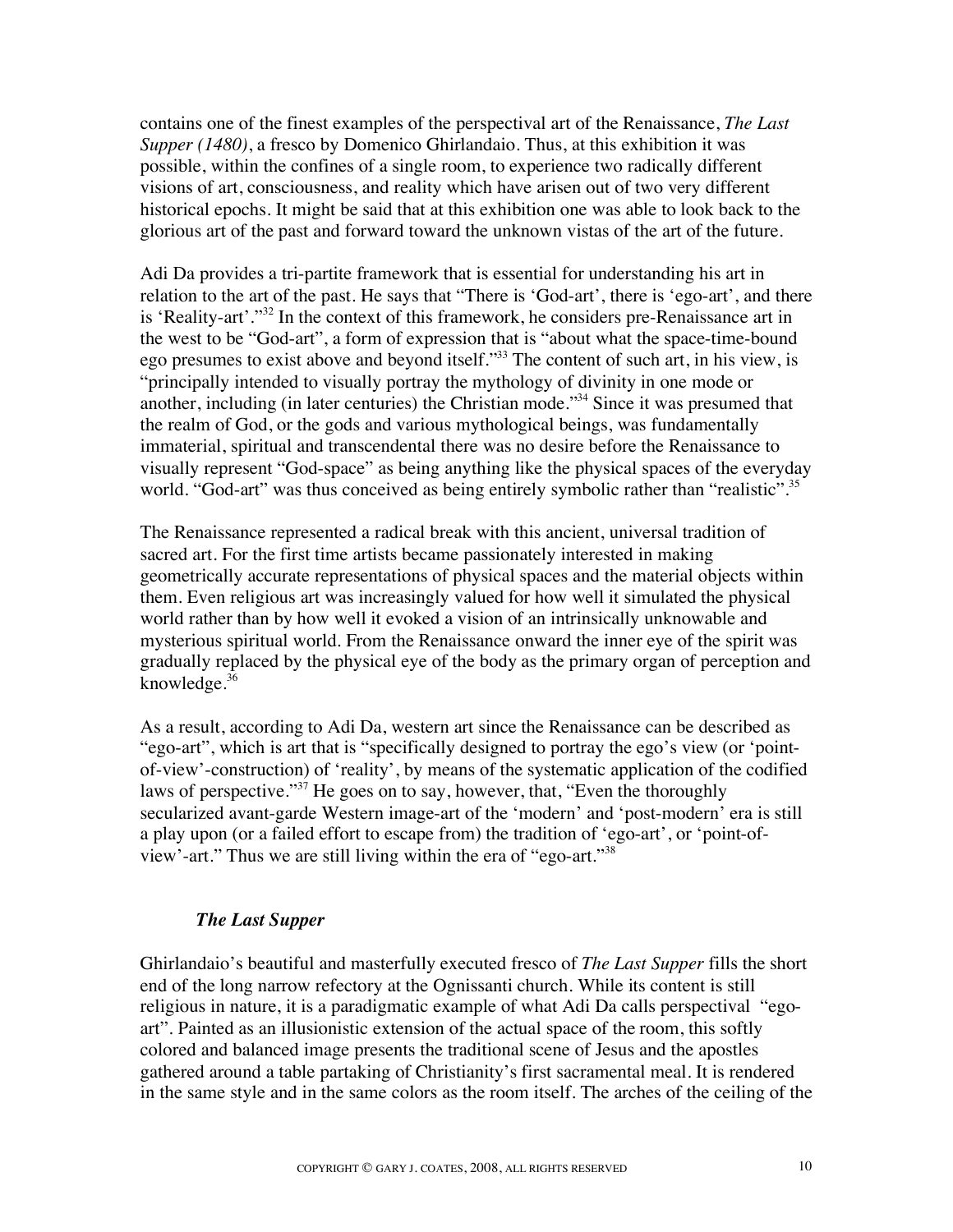painting follow the lines of the actual space while the floor of the painted room is placed above the floor of the refectory, creating the impression that one is looking at a kind of raised niche or alcove. The human figures and material objects in the fresco are realistically represented as three-dimensional physical bodies, receiving light from their painted windows and casting the appropriate shadows. Beyond the arches of this painted room one can see realistically rendered but highly symbolic trees, birds and a calm, cloud-filled sky. One has the sense of looking beyond the real room and through the virtual space of the fresco into a "real" outside world, which extends infinitely beyond one's sight.<sup>39</sup>

The effect of Ghirlandaio's perspectival illusion is to create the impression that the figures in the Gospel story are actually present in the same space in which the viewer is located. By means of perspective and realistic forms of material representation, the barriers between real space and virtual space, sacred space and profane space, times past and times present are magically dissolved to create a new unified spatio-temporal reality. Ghirlandaio's fresco is a visually pleasing and comforting work of art that makes few demands on the viewer. For today's visitors it readily affirms the way we have learned to see the world since the Renaissance. To the viewers in the fifteenth century, however, it must have figured a dramatically new sense of reality which, as intended, strongly reinforced the Church's Medieval Christian worldview.

Looking at Ghirlandaio's fresco, one can readily see that the surface of perspectival art such as this is, just as Alberti says, a kind of window, an invisible picture plane which looks onto a purportedly "objective" outside world. The space beyond this window, however, does not include the viewer, who always remains detached, floating somewhere outside the picture. If one is attentive to the actual experience of *The Last Supper*, it is also possible to feel how one's ordinary, taken for granted sense of being a separate skinbound self existing within an objective, all-surrounding outside world (not-self) is magnified by means of perspective. As Adi Da observes, this reinforcement through art of "point of view" consciousness comes with a hidden cost: "When one looks at perspectivally-based image-art, one is constantly being reminded of oneself, constantly being relocated in one's own presumed separateness. One is, in effect, constantly walking into one's own face. Thus, perspectivally-based image-art is inherently Narcissistic art, regardless of its apparent 'subject' matter."40

#### *Alberti's Window I*

Adi Da's aperspectival art is radically different from all forms of myth-based "God-art", as well as all forms of perspective-based "ego-art", and even all forms of nonperspectival and multi-perspectival "ego-art" of the modern and post-modern eras. Adi Da defines his images as an entirely new kind of artistic expression. "The image-art I make and do is 'Reality-art'--not in the conventional sense of image-art that imitates or merely reproduces ordinary 'reality'...but in the sense of image-art that intrinsically egolessly coincides with Reality Itself."<sup>41</sup>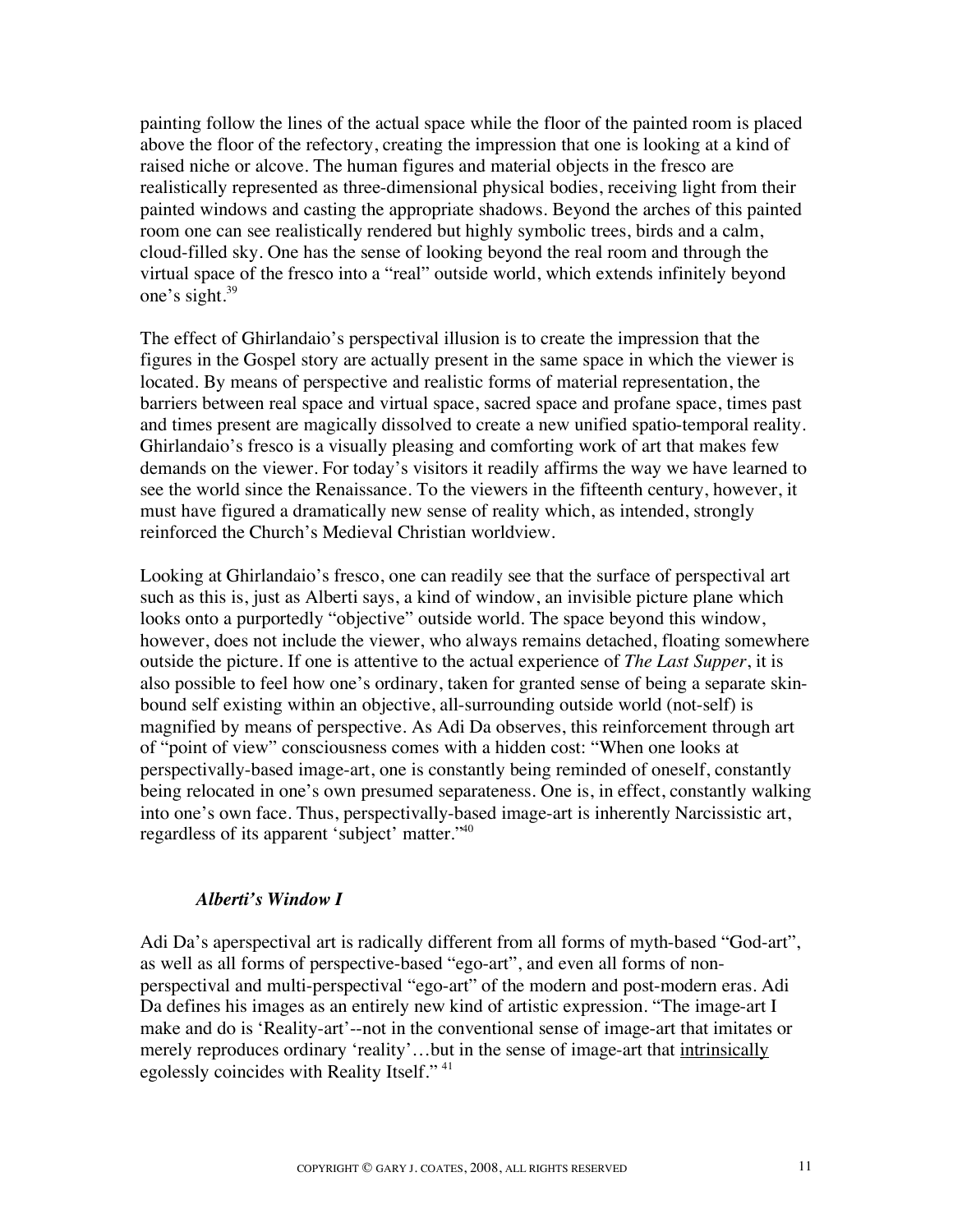

*The Last Supper,* a perspectival fresco by Domenico Ghirlandaio, Cenacolo di Ognissanti, Florence, Italy. Photo: Nick Elias



Center panel (Wednesday), *Alberti's Window I*, by Adi Da Samraj (with *Vesica Piscis*)



*Alberti's Window I*, by Adi Da Samraj (54 inches x 559 inches) invites the viewer release point of view based self-identity and to fall into a world constituted by "Primary Geometry" and "Primary Color" that is free of the limiting, and ego-reinforcing force of perspective.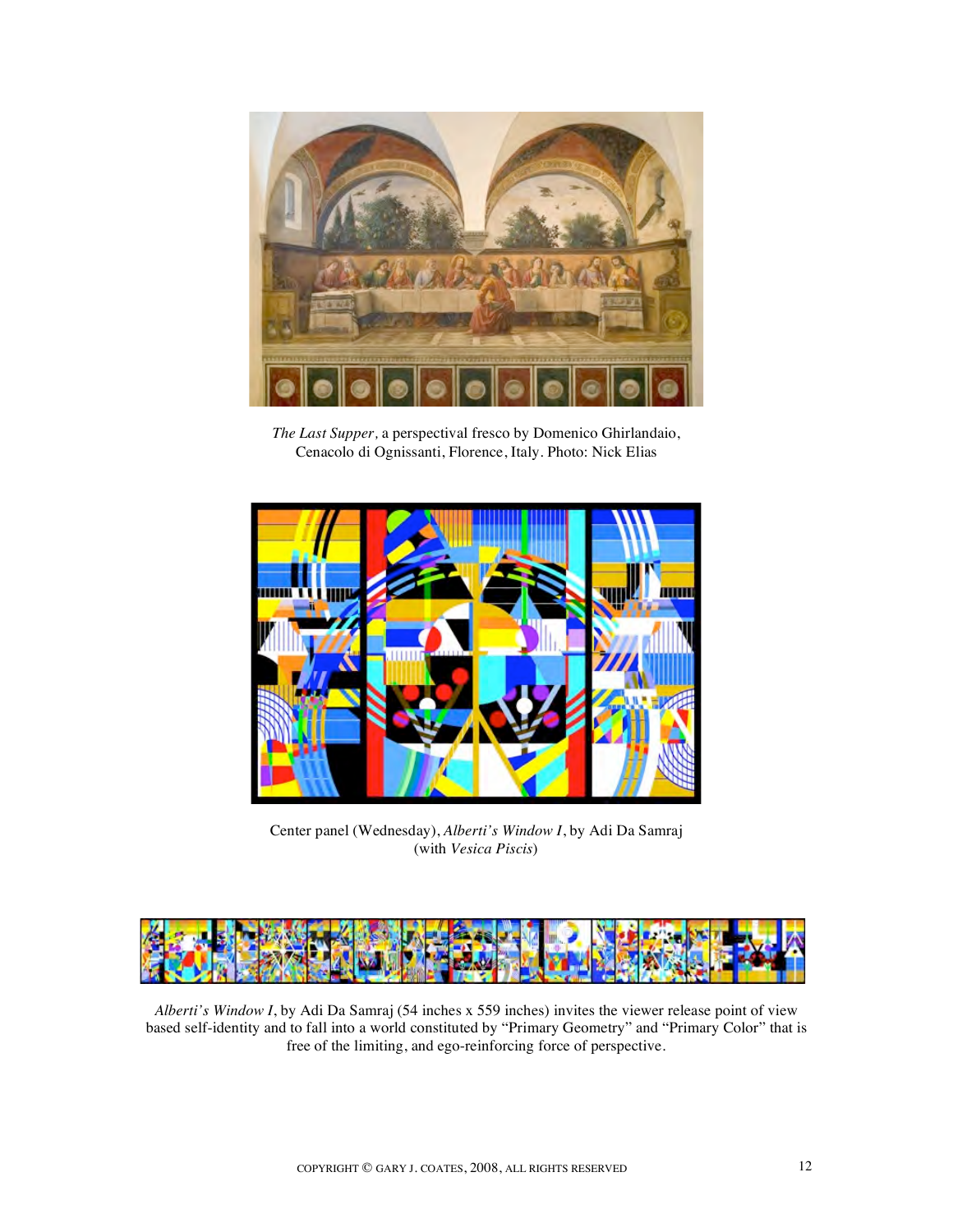By intention, then, both the design and experience of Adi Da's aperspectival images are radically different from perspectival images such as Ghirlandaio's fresco, a fact which is powerfully evident in *Alberti's Window I (2006-7),* the largest (54 inches x 559 inches) example of Adi Da's geometric art to be included in the Florence exhibition. He explains: "I have given the title 'Alberti's Window' to the suite *Geome One* as a means of pointing out that the image-art I make and do is, in fact, not Alberti's kind of space, not the traditional space of Western art—which (first) 'objectifies' the surface of the artwork, and (then) uses various devices to draw the 'viewer' into the 'objectified' surface." $42$ 

To fully understand and experience this monumental work of art as intended, the viewer must first un-learn his or her prior understandings of the nature and purpose of art as well as his or her socially conditioned habits of art viewing.<sup>43</sup> At first glance, for example, one might be tempted to not really "see" *Alberti's Window I*, preferring simply to breeze by it, casually noting how it can be placed in its proper art historical category. Indeed, it is possible to observe formal resemblances between this image and similar works of a number of the masters of abstract modern art. But to see this, or any other work by Adi Da Samraj, merely as an exemplar of a type of art produced in the past would be to miss the life-changing experience he intended his viewer to have.44 *Alberti's Window I*, like all of the other image-art he created over a period of some forty years,<sup>45</sup> is not merely a meaningless play of abstract forms and colors on a two dimensional surface.<sup>46</sup> Rather, it is a complex, paradoxical play between abstract form and fundamental meaning intended to create a vehicle for an ego-forgetting and ego-transcending aesthetic experience. $47$ 

Adi Da began the piece called *Alberti's Window I* by making photographs of the environment in which he lived, including views looking out of a window in his residence in Fiji. Using these images "as a visual starting point—like a sketchbook, and a key to unlock feeling memory<sup>748</sup>, he proceeded to make computer-generated images in response to the image-content of his photographic "sketches."<sup>49</sup> By means of a spontaneous response to each iteration of the developing image itself, he created over time an aperspectival work of art radically different from the visual world of Ghirlandaio's fresco. Thus, as he explains, "The imagery in *Alberti's Window* does not follow the 'rules' of perspective, nor does it presume the usual 'subject-object' orientation, as if actually looking through a window to 'outside'. In *Alberti's Window*, the surface itself is the domain of the event that is the image."<sup>50</sup>

While meaning is maintained, in part, by Adi Da's constant reference to the original photographs taken at the beginning of the process, the forms and colors of *Alberti's Window I* also embody the fundamental principles of what Adi Da calls "Reality Itself", which, according to him, is what the world is before it is perceived by any "point of view" of any self-contracting ego-"I". While it is clear why and how linear perspective makes use of geometry to create its spatio-temporal illusions, it is not so readily apparent why or how Adi Da Samraj used geometry to create order and meaning in his art.

Noting with approval that Cezanne, and various artists since Cezanne's time, have created art based on the use of primary geometries, Adi Da observes that, when fully and deeply experienced, the structure of human perception and the structure of the manifest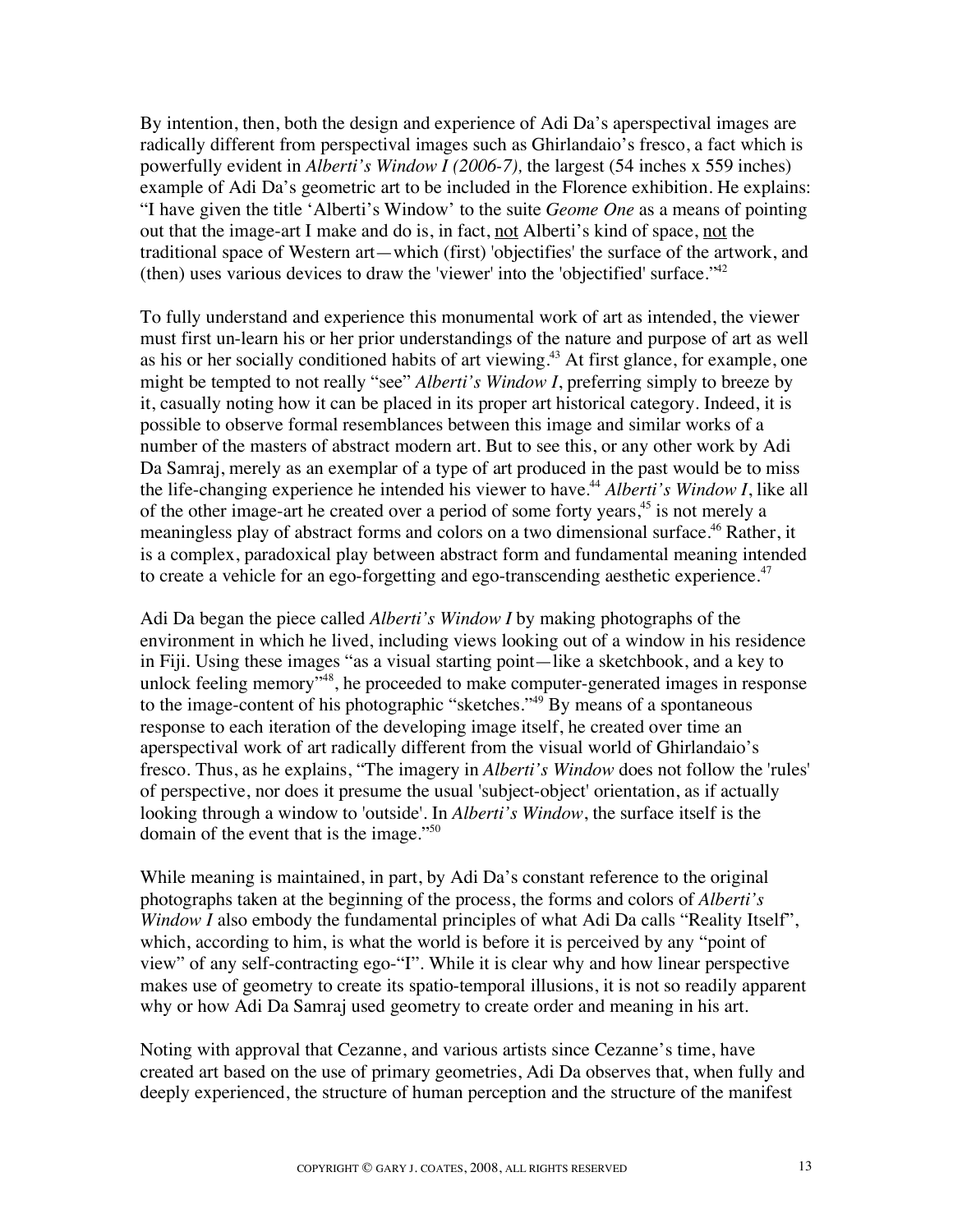world itself are both rooted in the underlying presence and ceaseless play of primary forces and geometries.<sup>51</sup> He used geometry as his primary means of artistic expression in *Alberti's Window I,* and his other aperspectival geometric art, because he believed that this abstract formal language speaks wordlessly and universally to the underlying order of both self and world.<sup>52</sup> Thus, because *Alberti's Window I* is built out of the interplay of primary geometries, it is possible to tacitly feel, when standing in the presence of this monumental work, that one is perceiving a meaningful field of generative forces rather than a meaningless display of geometric forms.<sup>53</sup> One experiences in the geometric structure of this work the essence, rather than merely the outcome, of nature's processes of being and becoming.

But what of Adi Da's use of strong, radiant, and light-filled color in *Alberti's Window I*? Starting with his *Spectra Suites* in 2006, Adi Da exclusively used a palette of "pure" colors in order to orchestrate very specific effects: "A pure color is a vibration…a piece of the spectrum of visible light…Color is not arbitrary. It must be exactly right for each image in particular. Color has emotional force. Colors in relation to one another generate, by that relatedness, different modes, or tones, of emotional force."<sup>54</sup> He further explains that, like primary geometry, color also "has meaning in the nervous system, in the folds of the brain. That meaning is not something that can altogether be stated verbally, but meaning is inherent in color."55 Thus, depending on the subject, each of his works of art required its own palette of colors.

*Alberti's Window I* is constructed out of a full spectrum of pure and vibrant colors, which, like the crisp, precisely delineated geometries characteristic of the piece, are made possible by the use of digital technology and advanced methods of image fabrication.<sup>56</sup> Color values range from light to dark, and include hues ranging from cool tones at one end of the rainbow to warm ones at the other. Each color strikes a different note, giving rise to overtones and undertones of feeling-response and meaning-association. One finds, for example, dark shades of cobalt blue as well as airy tones of light-infused powder blue, in the cool end of the spectrum, that evoke feeling-images of ocean depths and endless skies. Robust, full-bodied hues of warm orange, various shades of golden yellow and intense, otherworldly reds trigger feeling-memories of spreading sunsets, the glowing radiance of evening fires, and the rich earthy tones of soil and rock. Woven amidst this complex field of geometrically structured, multi-layered and interacting colors, one also finds pure black and pure white.

Thus, even though one cannot literally see painted images of the primal elements of earth, air, fire and water, one can feel their presence. While *Alberti's Window I* is not representational, as in the case of such "realistic" paintings as *The Last Supper*, it does express at an archetypal level the all-pervading presence of the primal elements and shaping forces which are always at play in the constantly changing, self-regulating and dynamically balanced natural world.

But, remarkable as this accomplishment might be for any abstract geometric work of art, Adi Da, it will be remembered, claims much more for his images than the mere depiction of the deep structures and archetypal experiential qualities of cosmic nature. "My image-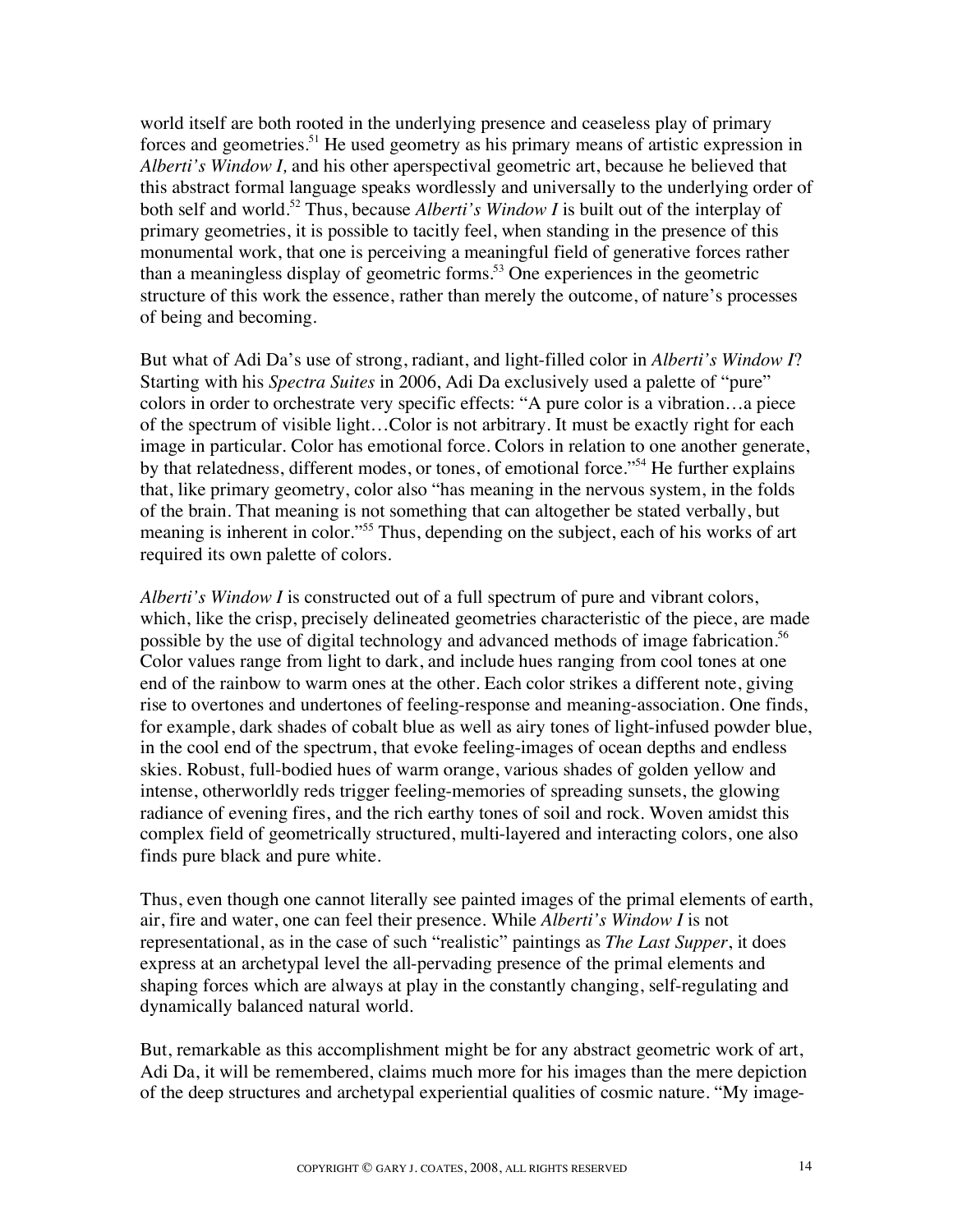

First panel, *Alberti's Window I*



Seventh and last panel, *Alberti's Window I*



*Alberti's Window I*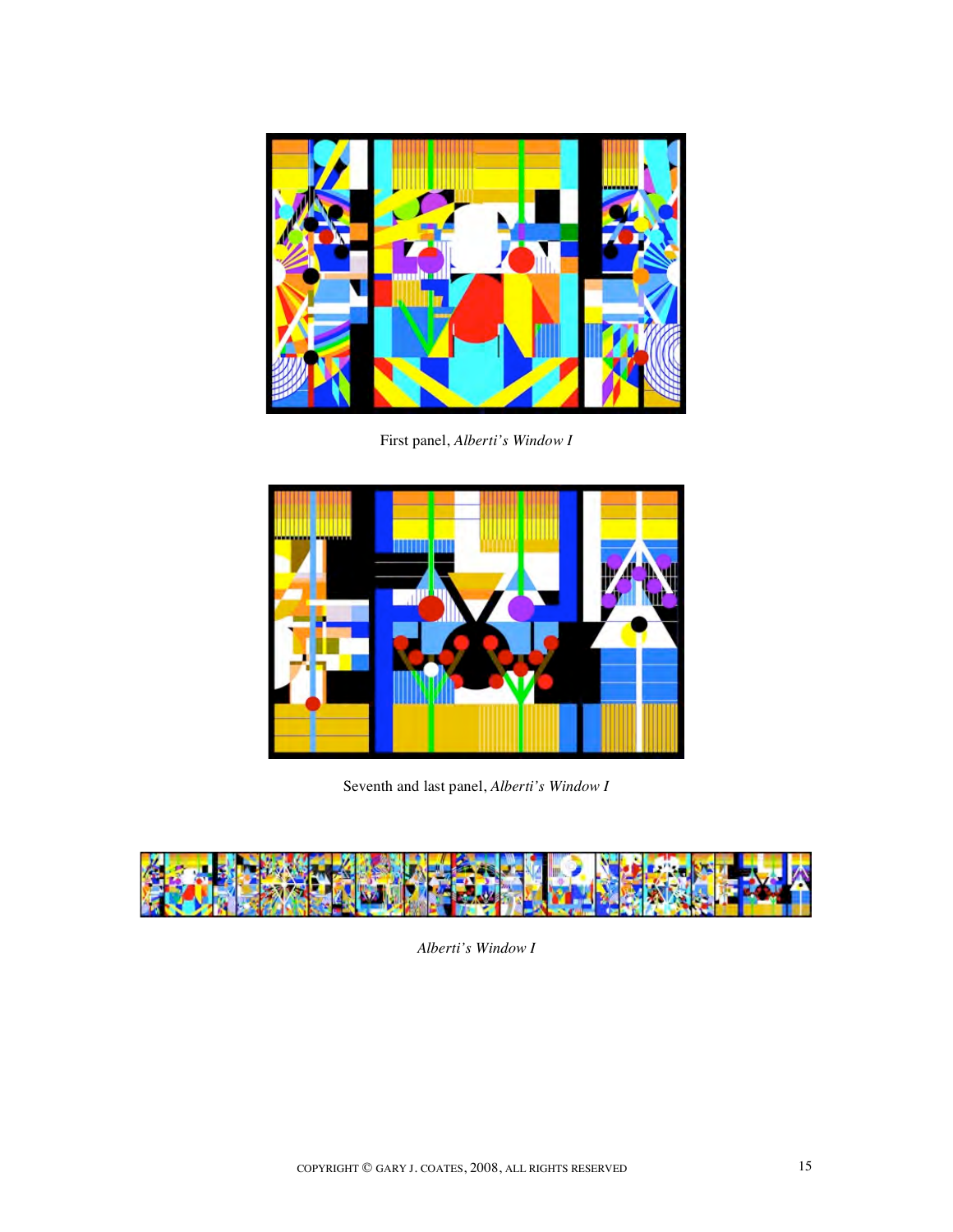art is made and done to perceptually embody—and, thus, by means of the 'aesthetic experience', to communicate—the inherently egoless, non-separate, and indivisible Self-Nature, Self-Condition, Self-State, and Perfectly Subjective 'Space' That Is Reality Itself." $^{57}$ 

Such a bold intention would suppose, at the very least, that the perceptible visual patterns, colors and subtle qualities of images such as *Alberti's Window I* would be homologous to what he describes as the very nature and structure of "Reality Itself." While words must always fail to describe that which cannot be said, Adi Da does indicate that "Reality Itself", or "That Which Is Always Already the Case" has, "no 'thing' in it, no 'other' in it, no separate 'self' in it, no ideas, no constructs in mind or perception, and, altogether, no 'point of view'."58 Does Adi Da's art measure up to this standard? Does *Alberti's Window I* communicate a sense of non-separateness and the "irreducible paradox of unobservability and unknowability" that he claims is the "actual (Real) state of every one and every thing—even in the apparent context of all things arising."59

When first gazing upon *Alberti's Window I*, the mind and the mind's eye race to discover the hidden order that structures and, therefore, explains the power and beauty of the work. One wants to get a handle on it, figure it out, domesticate its strangeness, reduce its complexity to something simpler, something that can be named and known. And at first, it seems that it might be possible to do so. Yes, there are indeed organizing structures to be observed. First of all, one notices that the great length of the piece is divided into seven identically sized panels, each of which has a larger central panel and two smaller side panels. The central panel, which has two large multi-colored circles intersecting to create a large eye-like *vesica piscis,* appears at first glance to give the work a kind of overall symmetry. Yet, a closer look reveals that there is, in fact, no overall symmetry: the images to the left of the central triptych are more complex and less clearly ordered than the panels on the right of it, which are calmer, less brightly colored, more highly ordered and more figural. Thus, while each individual panel might remind one of the daily movement of the sun from morning to night, the temporal rhythm of the overall piece is directional as one moves from left to right, rising to a peak of balanced harmony in the center and falling back to a state of subdued calm and greater formal simplicity at the end. One senses in this pattern the presence of both circular time and linear time. With this insight, the thinking, grasping mind has something else to say about this enormous image, something else to hold on to.

Other formal ordering devices also can be noted and described. There are, for example, both horizontal and vertical regulating lines, which define fields and sub-fields where changes in geometry and color tend to occur. Certain form motifs repeat to give an overall sense of unity: radial patterns originating in central white circles dance across the length of the piece; fields of vertical stripes, containing multiple figure-ground color reversals unify the image in the vertical dimension; triangular forms and linear arrow-like motifs keep showing up, creating a sense of rising and falling forces; strongly colored red, yellow, white and blue circles of various sizes emerge as recurring figural forms, appearing at first to be clearly separate elements, only later to be seen as circular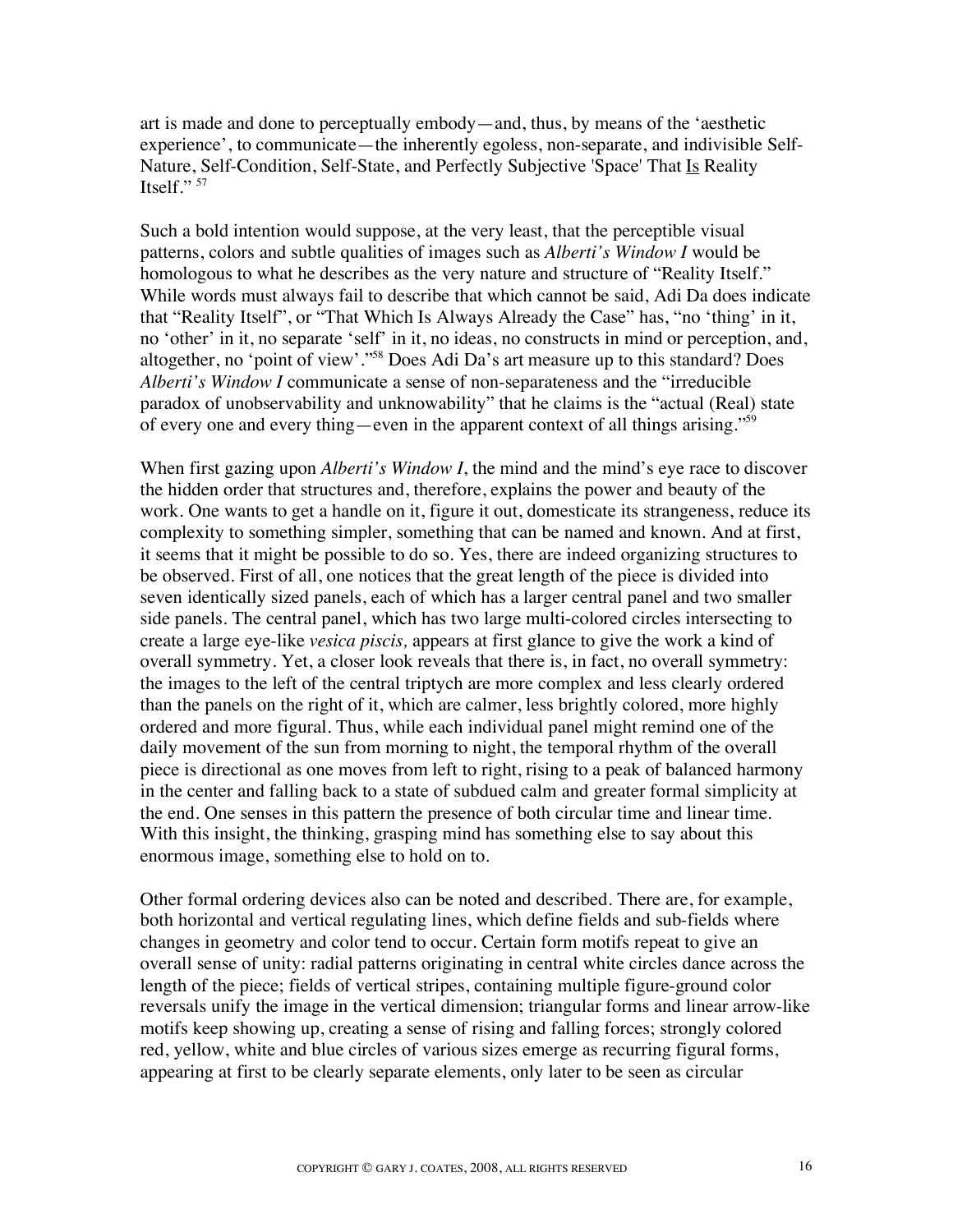

Second panel, *Alberti's Window I*



Sixth panel, *Alberti's Window I*



*Alberti's Window I*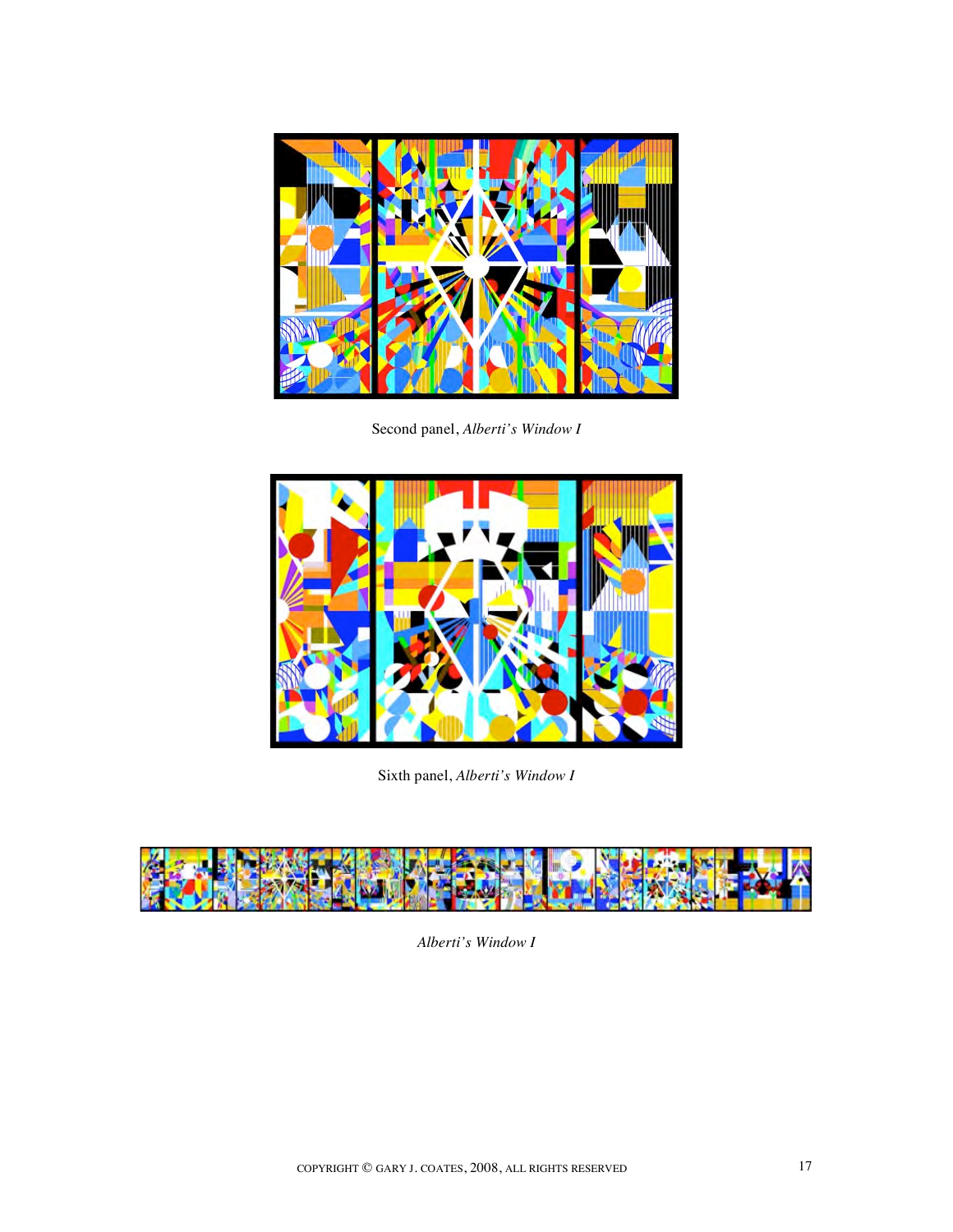windows opening views into underlying, layered fields of color, which recede or advance according to the laws of color perspective.

The longer one spends with *Alberti's Window I*, however, the more it becomes evident that every apparent ordering system is always also inevitably undermined. Exceptions to the rule are the rule. Every instance of local order arises only to dissolve again into a playfully creative chaos, which is a paradoxical kind of order that can be felt but never fully described. Eventually, one comes to the conclusion that in *Alberti's Window I* there is order without system, in a work of art that is a living field of dynamically balanced polarities. Symmetry and asymmetry, cool colors and warm colors, horizontal lines and vertical lines, rising forces and falling forces, circular forms and angular forms, advancing colors and retreating colors, pure geometries and indefinable shapes are woven together to create an image that is never at rest, yet, always seems to be calm and centered. One slowly comes to the understanding that in *Alberti's Window I* there are, indeed, no separate forms, and that a mysterious sense of creative order and a prior, underlying unity are all-pervading.

Finally, when the compulsive search for order, purpose and meaning falls completely away, and one simply becomes mindless in the face of the overwhelming size, seductive beauty and incomprehensible complexity of this monumental work of art, one discovers that *Alberti's Window I* cannot be defined or grasped by the mind's eye or the ego's "I". The only possible response that is left is to surrender, simply and spontaneously to the allure of the piece and to wander happily without any "point of view" in the dimensionless spaces of this primal landscape, which is a reality that is both familiar and strange. Forms are then felt with the "eyes of the skin"<sup>60</sup>, colors are sensed as temperatures and qualities of being, and order is experienced as what Adi Da describes as a "non-necessary" and "non-binding" appearance arising out of an unseen reality both infinite and filled with light. In this realm and state, there is no time and there is no space. This experience brings a sense of freedom that is unthreatened and unthreatening. There is only pleasure and delight that spontaneously and naturally arises as soon as the frenzy of seeking and the need to name and control is forgotten. This is the experience that Adi Da describes as "aesthetic ecstasy", which was his true purpose in creating his art:

*The living body inherently wants to Realize (or Be One With) the Matrix of life. The living body always wants (with wanting need) to allow the Light of Perfect Reality into the "room". Assisting human beings to fulfill that impulse is what I would do by every act of image-art. My images are created to be a means for any and every perceiving, feeling, and fully participating viewer to "Locate" Fundamental and Really Perfect Light—the world As Light, conditional (or naturally perceived) light As Absolute Light.*

*Ultimately, when "point of view" is transcended, there is no longer any "room" or (any separate "location" and separate "self") at all—but only Love-Bliss- "Brightness", limitlessly felt, in vast unpatterned Joy.*<sup>61</sup>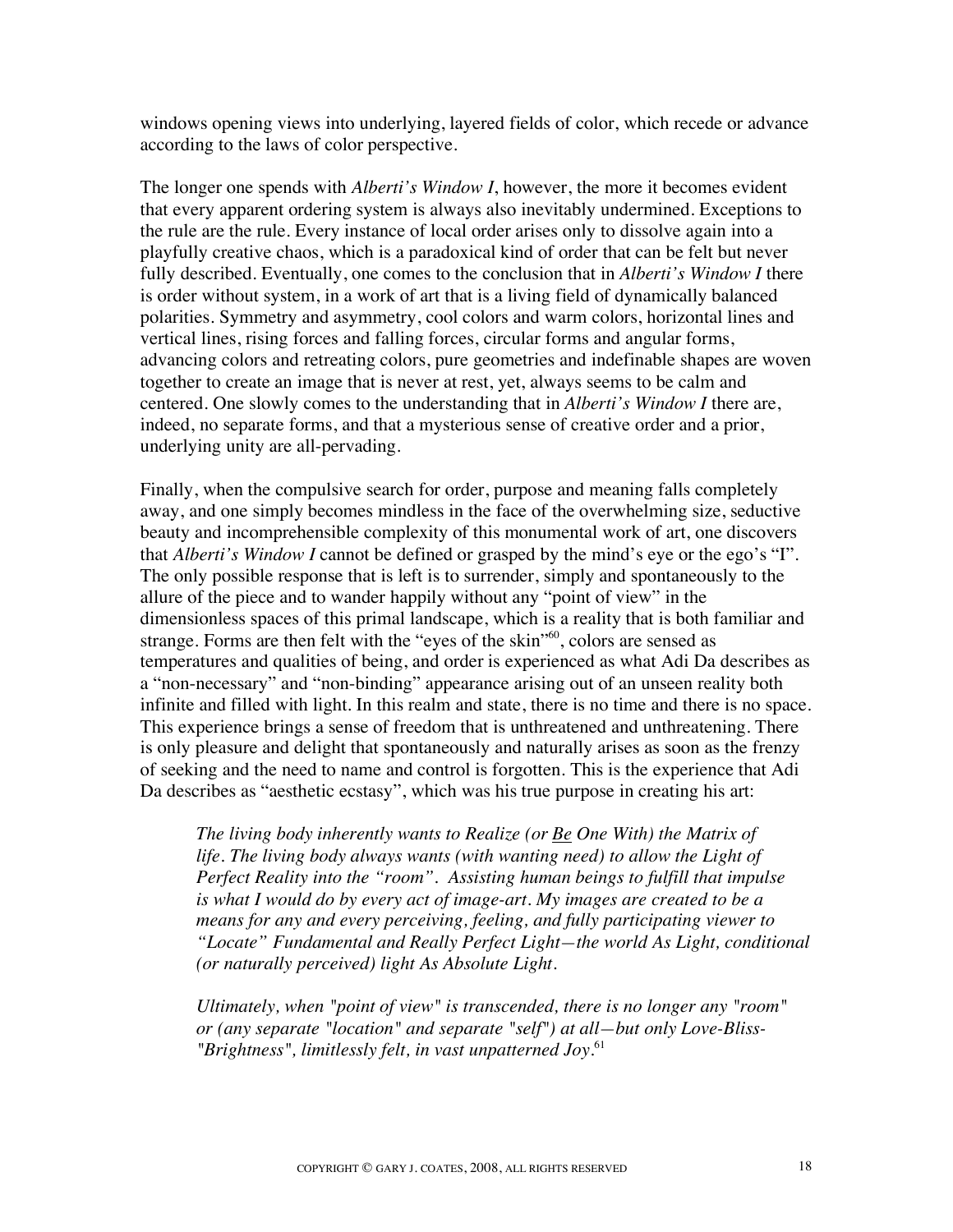

Third panel, *Alberti's Window I*



Fifth panel, *Alberti's Window I*



*Alberti's Window I*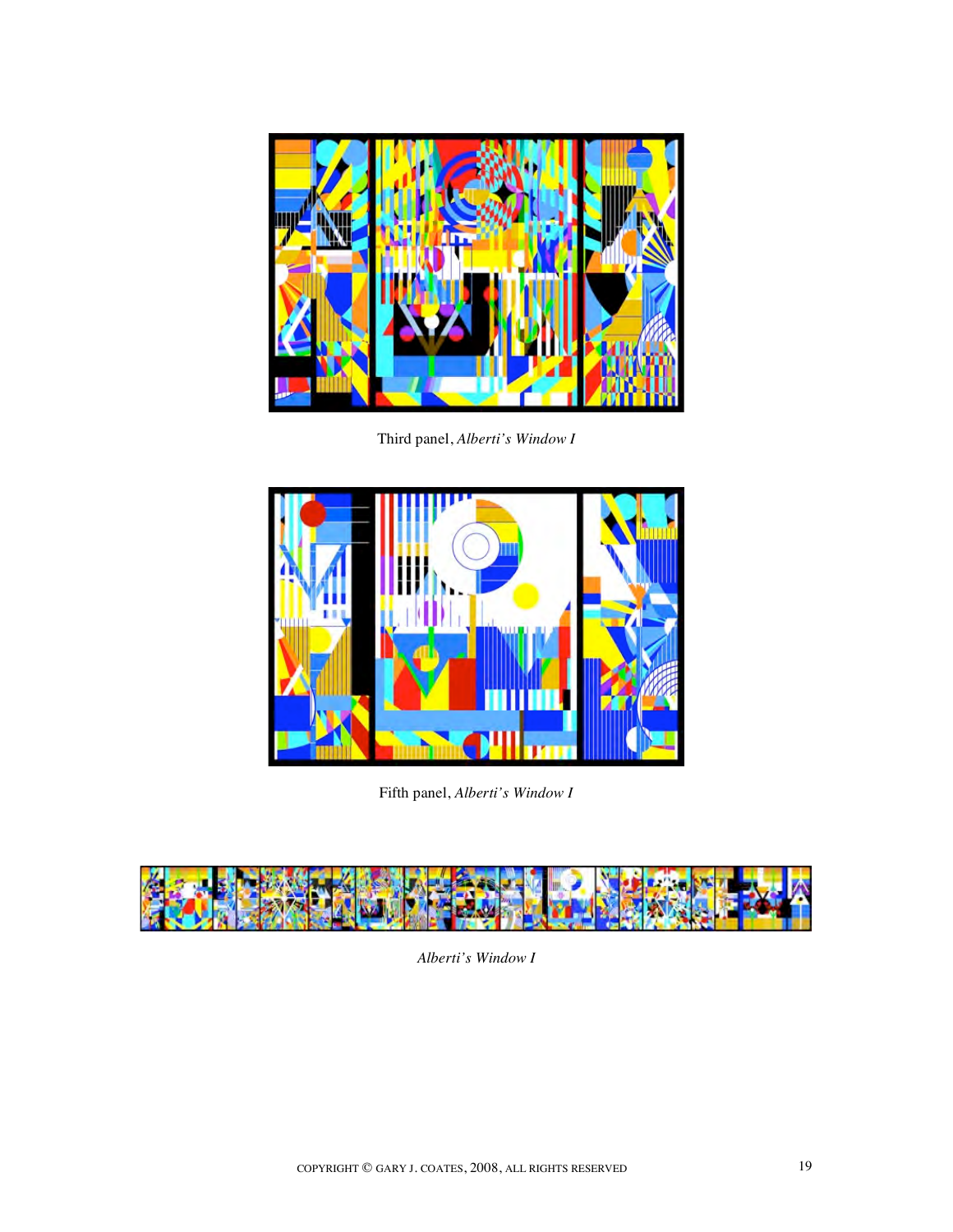Wassily Kandinsky wrote in 1910-11 that "The great epoch of the Spiritual which is already beginning…provides and will provide the soil in which a kind of monumental work of art must come to fruition."<sup>62</sup> Were he alive today, Kandinsky might well consider the monumental art of Adi Da Samraj to be the fulfillment of the spiritual-artistic impulse that he and other revolutionary artists at the beginning of the twentieth century sought to bring into the world through the invention of abstract art. If properly understood and rightly and fully experienced, the aperspectival geometric art of Adi Da Samraj can be seen as a harbinger of a new age of consciousness and culture.

### Endnotes

 $\overline{a}$ 

<sup>1</sup> For an excellent overview of the visual art of Adi Da Samraj, see Mei-Ling Israel, *The World as Light: An Introduction to the Art of Adi Da Samraj*, Middletown, CA: The Dawn Horse Press, 2007. Some of Adi Da's early photographic works can be seen in Adi Da Samraj, *The Bright Field: The Photographic Art of Adi Da Samraj*, Middletown, CA: The Dawn Horse Press, 2001. A selection of monumentally sized multiple-exposure images taken underwater can be seen in the exhibition catalogue, *Adi Da Samraj, The Quandra Loka Suite: 52 Views (The Indivisible Space of Conscious Light)*, Louis Stern Fine Arts, 2003. This beautifully produced volume also includes an illuminating essay on Adi Da's photographic art by noted critic Donald Kuspit. Adi Da's large format book, *The Spectra Suites*, New York and San Francisco: Welcome Press, 2007, presents works that integrate digitally generated images with those he has produced using still and video cameras. Donald Kuspit once again provides an incisive essay in this volume.

<sup>2</sup> Adi Da Samraj, *Transcendental Realism: The Image-Art of egoless Coincidence With Reality Itself*, Middletown, CA: The Dawn Horse Press, 2007, pg 34.

<sup>3</sup> Adi Da Samraj, *Perfect Philosophy: The "Radical" Way of No-Ideas*, Middletown, CA: The Dawn Horse Press, 2007, pg 40.

 $4$  Adi Da Samraj, "The Final Resolution of Geome, Linead, and Orphic Font", unpublished essay, November 25, 2008.

 $<sup>5</sup>$  Ibid.</sup>

<sup>6</sup> See the Venice Biennale exhibition catalogue, *Transcendental Realism: The Art of Adi Da Samraj*, Middletown, CA: The Dawn Horse Press, 2007. (With essays by Achille Bonito Oliva and exhibition Co-Curator Peter Frank as well as an artist's statement by Adi Da Samraj).

<sup>7</sup> See Margaret Wertheim, *The Pearly Gates of Cyberspace: From Dante to the Internet*, New York, NY: W. W. Norton, 1999.

<sup>8</sup> Leon Battista Alberti, *On Painting*, Penguin Classics, 1991

<sup>9</sup> See Samuel Y. Edgerton, Jr., *The Heritage of Giotto's Geometry: Art and Science on the Eve of the Scientific Revolution*, Ithaca, N.Y.: Cornell University Press, 1993.

 $10$  For a particularly good explanation of Brunelleschi's demonstration of linear geometric perspective see Paul Feyerabend, *Conquest of Abundance: A Tale of Abstraction versus the Richness of Being*, Chicago, Illinois: The University of Chicago Press, 1999, Chapter 4: Brunelleschi and the Invention of Perspective, pp 89-128. See also: Samuel Y. Edgerton Jr., *The Heritage of Giotto's Geometry*, 1993, pp. 89, 94 and 105, and; Samuel Y. Edgerton Jr., *The Renaissance Rediscovery of Linear Perspective*, New York, NY: Basic Books, Inc., 1975, pp xvii, 5, 86, 90.

 $11$  For a penetrating interpretation of the relationship between love, beauty and death implied by Alberti's story about Narcissus and the origin and import of painting see Karsten Harries, *The Broken Frame,* Washington, D.C.: The Catholic University Press, 1989, pp 12-18.

<sup>12</sup> In 1267 the Franciscan monk Roger Bacon wrote *Opus Majus*, a book dedicated to Pope Clement IV that was intended to be a compendium of all knowledge. Bacon argued that realism in art, achieved through the application of the laws of optics and geometry, could create religious images that would look so physically real that people would believe that they were actually looking at the events recounted in the gospels. By means of such "geometric figuring" in the arts, viewers would "rejoice in contemplating the spiritual and literal meaning of Scripture…which the bodies themselves sensible to our eyes would exhibit." As quoted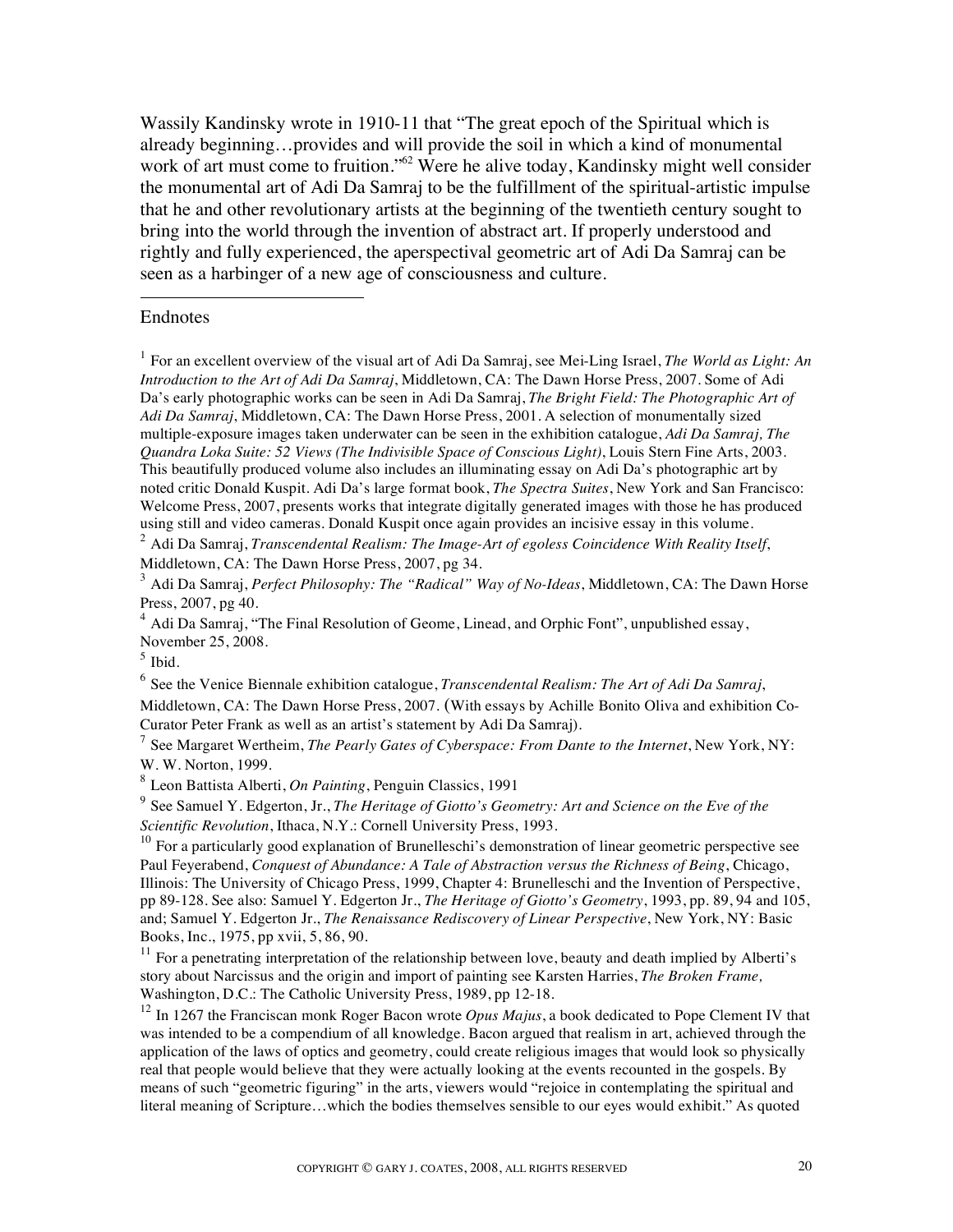in Margaret Wertheim, *The Pearly Gates of Cyberspace*, op. cit., pp 91, 92. While Bacon, of course, had never seen images created by means of linear geometric perspective because it had not yet been invented, his theological arguments did create an intellectual and religious climate within which the new geometric art, as first evident in the art of the Florentine painter Giotto, could take root and spread throughout Christendom from the thirteenth century on. For a more detailed account of the role of perspective in these great transformations in culture and consciousness, see: Samuel Y. Edgerton, Jr., *The Renaissance Rediscovery of Linear Perspective*, op. cit., pp 16-31.

 $13$  The story of how the theocratic Medieval worldview was gradually replaced by the materialistic worldview of the "clockwork universe", which is still the dominant paradigm of everyday life today, reveals much about the ways in which art, science and religion are intertwined in a complex web of mutual cause and effect. It also illustrates that changes which occur in a culture's art are able to affect great processes of cultural and social transformation. See Edgerton, Jr., *The Heritage of Giotto's Geometry*, op. cit., and Wertheim, op. cit.

14 See Karsten Harries, *The Broken Frame*, op. cit.

<sup>15</sup> In Adi Da's writings, Narcissus is the central symbol of the ego-"I", the self-obsessed seeker. "Not only is Narcissus separate and isolated—he is (entirely, and perpetually) concentrated in an illusion. Apart from true…self-understanding, all human beings are exactly like that. There is the persistent avoidance of relationship, the constant self-contraction, the exclusive meditation upon the subjective reflection of events, the endless thinking, the endless motivation for the 'point'-of-view of the ego (the presumed 'place' of perception and cognition), such that there is no Real perception, no Real knowledge. When you look at something with your eyes, you are looking from this 'point'. … You never 'locate' … the Source-Condition of these perceptions… therefore, you never discover that you are not the 'point' of perception, that you are ... not separate (or 'different') from perception itself and everything that is perceived." Adi Da Samraj, *My "Bright" Word*, Middletown, CA: the Dawn Horse Press, 2005, pg 312. For an account of how Adi Da discovered the hidden logic and dark mythic power of egoity as an always present activity of narcissistic self contraction see his spiritual autobiography, Adi Da Samraj *The Knee of Listening: The Divine Ordeal of the Avataric Incarnation of Conscious Light,* Middletown, CA: The Dawn Horse Press, 2004, pp 94-96.

<sup>16</sup> Adi Da Samraj, *Perfect Abstraction,* Middletown, CA: The Dawn Horse Press, 2008, pg 14.

<sup>17</sup> Ibid.*,* pg 14.

 $\overline{a}$ 

 $18$  As he surveyed these and many other related changes in the western world of his time, Swiss philosopher and cultural historian Jean Gebser (1905-1973) had a sudden "lightning-like realization" in 1933 that what he was witnessing was the emergence of a radically new form of consciousness, which he called the *aperspectival/integral consciousness structure*. See Jean Gebser, *The Ever-Present Origin*, Athens, OH: Ohio University Press, 1949/1985. It is important to point out, however, that what Adi Da calls "aperspectival" consciousness and art is radically different from what Gebser means by the same terms. Fundamentally, Gebser is still communicating a "point-of-view"-based philosophy and psychology. By contrast Adi Da's Transcendental Realist art is "anegoic", and "aniconic" as well as "aperspectival". Gebser is unable to distinguish between "multi-perspectival" art and truly "aperspectival" art in the sense communicated by Adi Da.

<sup>19</sup> For a fascinating and illuminating look at the relationship between science and art, and in particular, between post-Newtonian physics and modern art, see Leonard Shlain, *Art & Physics: Parallel Visions in Space, Time & Light*, New York, NY: William Morrow, and Company, Inc., 1991.

<sup>20</sup> For a beautifully illustrated and thorough account of the spiritual impulse that was seeking expression in modern abstract art in the twentieth century see, Maurice Tuchman (ed.), *The Spiritual in Art: Abstract Painting 1890-1985*, New York, NY: Abbeville Press, 1986.

<sup>21</sup> For a detailed and lively account of many aspects of this Modernist revolution at the end of the  $19<sup>th</sup>$  and the beginnings of the 20th century see, William R. Everdell, *The First Moderns*, Chicago, IL: The University of Chicago Press, 1997, as well as; Stephen Kern, *The Culture of Time and Space 1880-1918*, Cambridge, MA: Harvard University Press, 1983, and; Carl E. Schorske, *Fin-De-Siècle Vienna: Politics and Culture*, New York, NY: Vintage Books, 1981.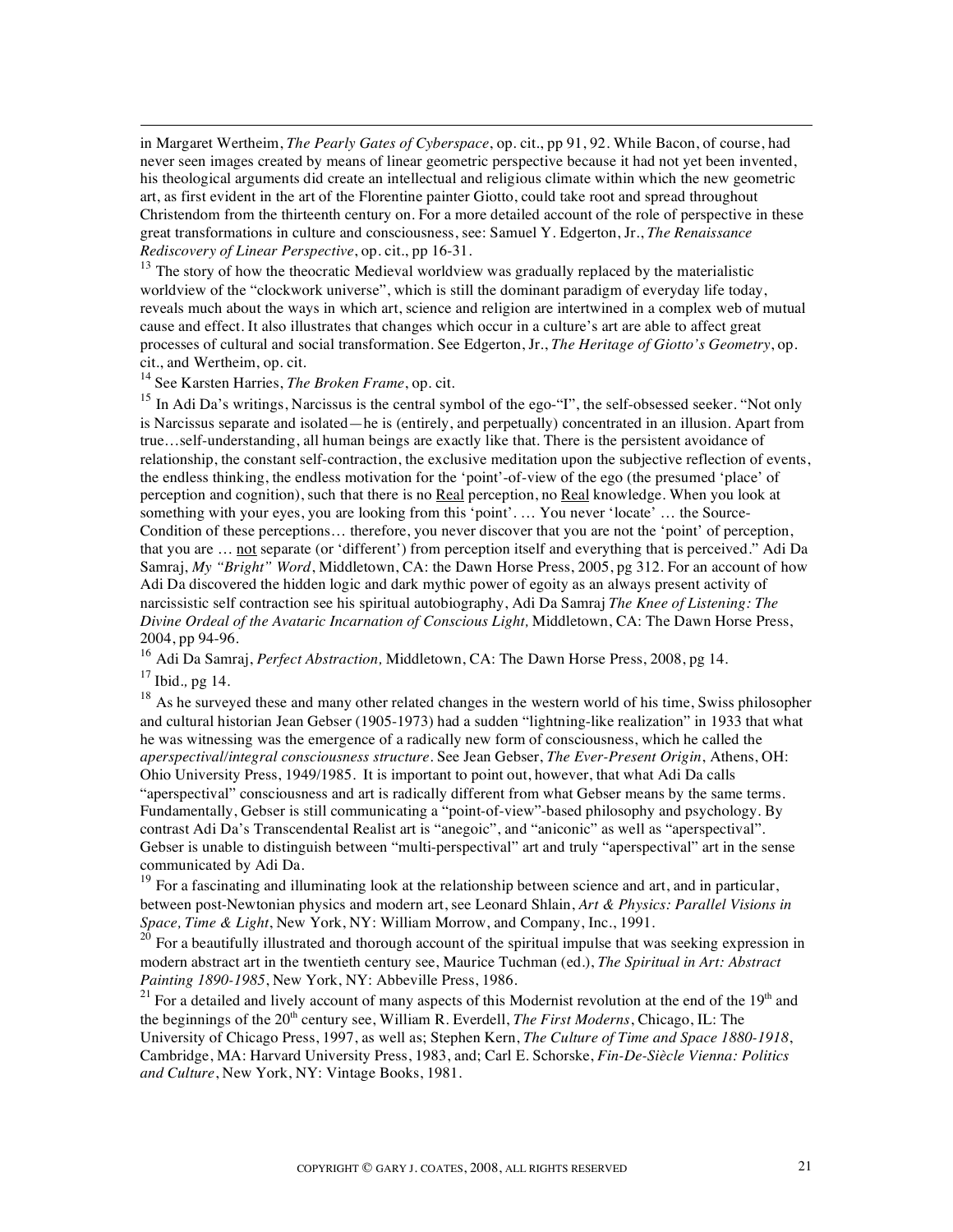$22$  While observing that some "good art continued to be made in the second half of the twentieth century by certain unique individuals" Adi Da argues that "in general, following World War II, there was a general breakdown in the culture of art, reflecting the breakdown in the civilization-culture of the world altogether." See Adi Da Samraj, *Transcendental Realism: The Image-Art of egoless Coincidence With Reality Itself*, Middletown, CA: The Dawn Horse Press, 2007, pp 68-69.

<sup>23</sup> Postmodern nihilism and despair are nicely summarized in Mary Settegast, *Mona Lisa's Mustache: Making Sense of a Dissolving World,* Grand Rapids: MI: Phanes Press, 2001. For a similar critique of the first half of the twentieth century see, René Guénon, *The Reign of Quantity and the Signs of the Times*, New Delhi, India: Munshiram Manoharlal Publishers, 2000.

 $24$  For an insightful assessment of the nature of postmodern reality from a variety of competing and, perhaps, complementary perspectives, see, Mary Settegast, *Mona Lisa's Mustache*, op. cit. For a positive spin on the phenomena of the postmodern world see, Walter Truett Anderson, *Reality Isn't What it Used to Be*, San Francisco, CA: Harper & Row, 1990. See also, Michael Roemer, *Telling Stories: Postmodernism and the Invalidation of Traditional Narrative*, Lanham, Md.: Rowman and Littlefield, 1995; Paul Lyotard, *The Postmodern Condition*, Minneapolis, Minnesota: The University of Minnesota Press, 1984. <sup>25</sup> See Adi Da Samraj, *Perfect Abstraction*, op. cit., pp 20-22.

<sup>26</sup> To many cultural critics, this condition gives rise to an almost universal sense of spiritual dis-ease and existential anxiety that expresses itself in addictive patterns of production and consumption, widespread environmental destruction and desperate nativistic and fundamentalist revolts aimed at holding back the flow of time and returning to the imagined certainties of previous golden ages. As the dialectical conflict between "Jihad and McWorld" threatens to plunge the entire planet into an endless war of all against all, many people feel trapped in a tunnel of despair from which there appears, at this moment in history, to be no escape. For a brilliant account of the social and political situation confronting the postmodern world, see Benjamin R. Barber, *Jihad vs. McWorld: How Globalism and Tribalism are Reshaping the World*, Ballantine Books, 1996.

<sup>27</sup> Adi Da Samraj, *Perfect Abstraction,* op. cit., pg 22.

<sup>28</sup> As Adi Da Samraj explains in *Perfect Abstraction* (pp 15-16.):"The various modes of avant-garde image-art in the 'modernist' period arose out of—and, to a lesser or greater degree, in reaction to—the Western tradition of perspectival image-art. Arising out of this background, 'modernist' avant-garde imageart played on the notion of 'point-of-view'-perception—investigating various different modes of making image-art in an apparently non-perspectival manner, modes that were intended to (in one or another manner) break free of 'point of view', but, nevertheless, always preserving 'point of view' itself as the core 'subject'. The 'modernist' project of achieving liberation form 'point of view' (and liberation from the perception of the world constructed by 'point of view') never came to a full resolution. Certain core issues remained to be dealt with. Those issues had to do, principally, with how to make art that transcends 'point of view' absolutely—rather than only partially, or only by the effort of irony and seeming. …The image-art I make and do directly addresses and (thoroughly and, at last, completely) resolves all issues inherent in the consideration of absolutely transcending 'point of view'."

<sup>29</sup> Adi Da Samraj, *Perfect Abstraction,* op. cit., pg 16.

<sup>30</sup> Commenting on the dark and darkening mood that now grips postmodern societies, Adi Da makes the case for the necessity of recovering a life-positive, ego-transcending orientation: "The fundamental (and, heretofore, perennial) great disposition that must now be universally retrieved is the disposition to exceed the limitations of mortality, egoity and gross existence altogether. That disposition is the right and true and necessary domain of right and true art, and, altogether, of right and true culture. The 'world'-culture of humankind as a whole needs to become re-oriented now—away from its 'meditation' on the downward spiral into darkness and the myths of 'end-time', and profoundly toward the disposition that would transcend all limitations." Adi Da sees his art as serving this great transformation. "The image-art I make and do is intended to serve the 'aesthetic experience' of greatest profundity and of intrinsic transcending of all limitations." He observes that "The artistic manifestations of such a re-newed culture of inspiration will not necessarily look the same as art made in the past." Indeed, commenting on his own boldly unconventional art, Adi Da says that his work is not in any way religious art. "My image-art is made and done in the intrinsically free disposition that otherwise characterizes the fundamental manner of means that can be seen throughout the 'modern' and (so-called) 'post-modern' periods. However, in the image-art I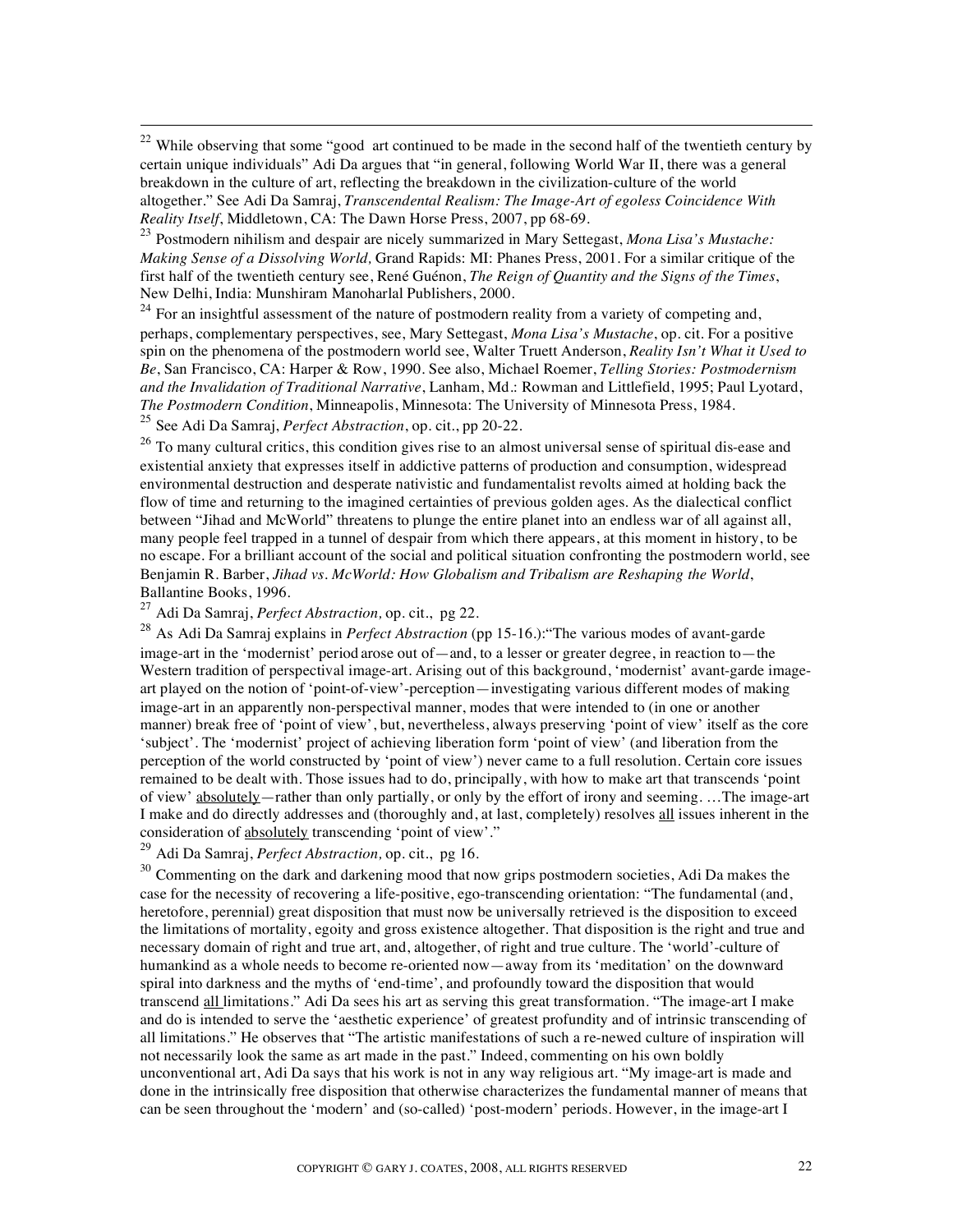make and do all kinds of free means that I have originated and developed are being put to use in the context of a unique disposition relative to doing art, and a unique understanding of the purpose of art. That purpose could be described as the 'radical' (or always 'at-the-root') uplifting of the human dispositon—out of the grossest course of conventional 'realism', and out of egoic (or space-time-'located', and divisibility-driven, and 'point-of-view'-bound) 'self'-delusion, and out of the absurdities of anti-beauty, and out of the 'dark' minded determination to crush the 'aesthetic experience'." Adi Da Samraj, *Aesthetic Ecstasy*, op. cit., pp 45-46.

<sup>31</sup> Adi Da Samraj, *Transcendental Realism: The Image-Art of egoless Coincidence with Reality Itself*, pg 70.

<sup>32</sup> Adi Da Samraj, *Perfect Abstraction*, op. cit., pg 16.

<sup>33</sup> Ibid., pg 16.

 $\overline{a}$ 

<sup>34</sup> Ibid., pp 16-17.

 $35$  In medieval Christian art, for example, this meant that gold leaf was used to fill the space between flatly rendered and stylized figures from the Bible that were used to portray stories from the Bible. The size and placement of each figure signified their importance as well as their place within the myth, or story being portrayed.

<sup>36</sup> See Margaret Wertheim, *The Pearly Gates of Cyberspace: A History of Space from Dante to the Internet*, op. cit., pp 86-87.

<sup>37</sup> Adi Da Samraj, *Perfect Abstraction*, op. cit., pg 17.

<sup>38</sup> Ibid., pg 17.

 $39$  Unlike Brunelleschi's painting in the Baptistery, which placed the station point (or viewer's eye of the painting at the same point where the viewer actually stood, the station point of Ghirlandaio's fresco is raised above the floor of the refectory. Thus, it is not possible for the viewer actually to stand at the point where station point and vanishing point coincide in the painting. One has to imagine that, if one were standing on the floor of the painting, it would be possible to have the kind of experience of the coincidence of physical self and "virtual" self that Brunelleschi offered to his astonished volunteers. Already, by 1480, however, when Ghirlandaio's work was completed, Renaissance artists and their audiences had learned that illusions of realistic spaces could be created that were, in effect, views from bodily displaced points of view. This was a crucial step in the development of modern scientific conceptions of the universe as an infinitely extendable, homogeneous space. As Wertheim observes, "… while perspective painting began by embodying a 'point of view', it ultimately became once again a means for distancing the viewer from his or her body.... By creating a virtual eye that was, in effect, free to roam about space on its 'own', this later phase of perspective provided people with a powerful psychological experience of *extended physical space as a thing in itself*." (pp 114, 116) Thus, while artists in the Renaissance still believed in the Aristotelian conception of space, which abhorred the idea of space as an infinite void, the perspectival art they were creating was giving everyone who viewed it an actual experience of such a reality. According to Edgerton, in *The Heritage of Giotto's Geometry*, without the revolution in seeing created by painters from the fourteenth to the sixteenth centuries, it would not have been possible for Galileo and Descartes and other physicists and philosophers of the seventeenth centuries to conceive of a new, mechanistic and materialistic scientific world picture. See Wertheim, pp 76-117, for a carefully documented and well-argued summary of the role of perspective in the creation of Cartesian/Newtonian conceptions of space and reality.

<sup>40</sup> Adi Da Samraj, *Perfect Abstraction,* op. cit., pg 19.

 $^{41}$  Adi Da's "Reality-art" must be understood as the result of a "profound philosophical and Spiritual preparation." He says that only after decades of the most intensive consideration was he able to discover "the means to go through and beyond all traditional and ego-based modes of thinking and understanding", making it possible to finally make images "on an intrinsically and entirely "point-of-view"-less basis." As quoted in Adi Da Samraj, *Perfect Abstraction*, pg 16.

<sup>42</sup> Adi Da Samraj, *Aesthetic Ecstasy*, pg 31.

<sup>43</sup> As Adi Da says, "My image-art can be characterized as a paradoxical space that undermines "point of view". That undermining (which occurs in any instant of fully felt participation in any of the images I make and show) allows for a tacit glimpse, or intuitive sense, of the Transcendental Condition of Reality (even as all conditional appearances, and, Ultimately As It Is)—always, inherently, and totally beyond and prior to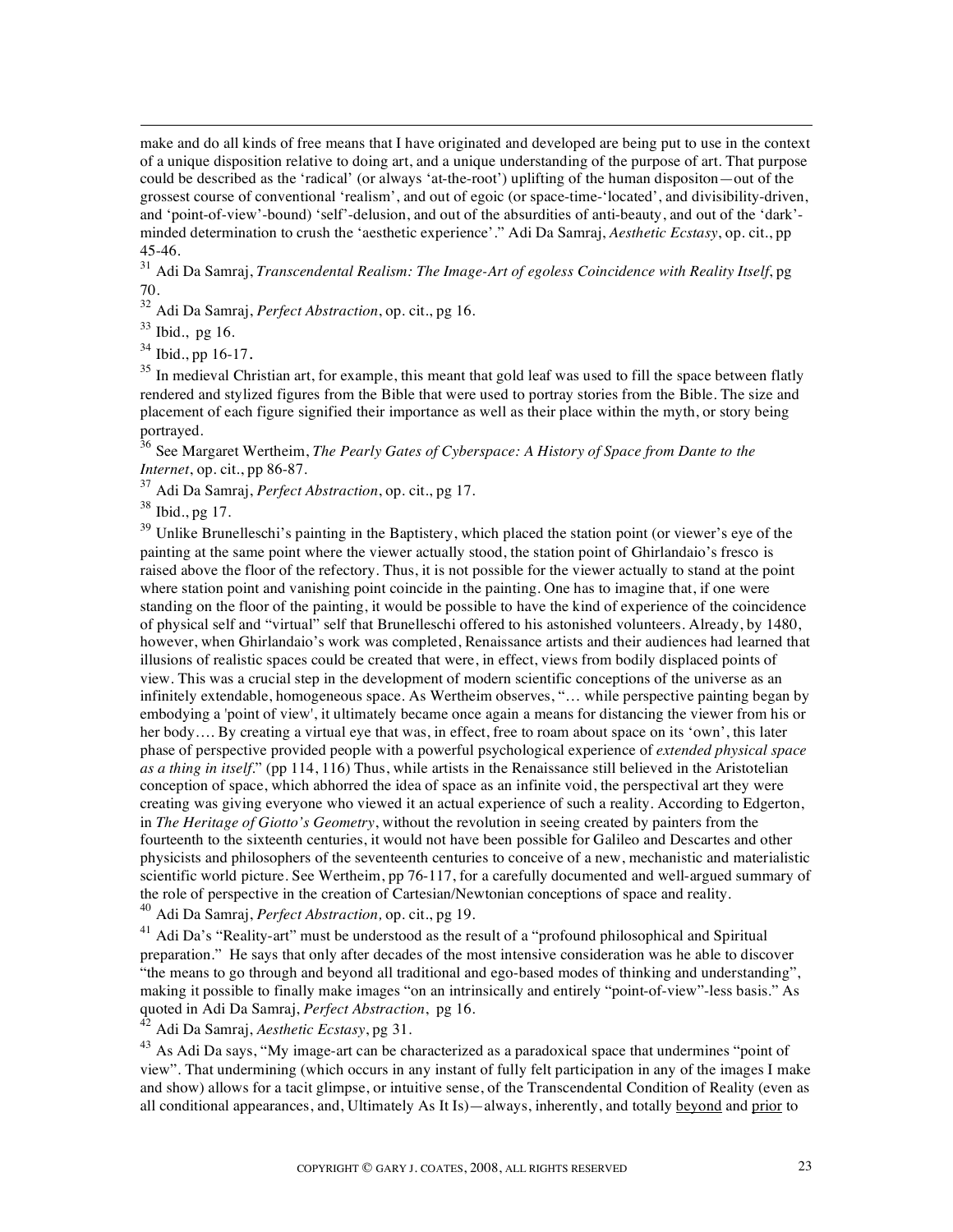'point of view'." Adi Da Samraj, *Transcendental Realism: The Image-Art of egoless Coincidence With Reality Itself*, op. cit., pg 53.

<sup>44</sup> "By viewing *Alberti's Window I* in this art-historical manner, I, along with even all artists who make and do images in the geometric abstractionist mode, am eased into a convenient position in the historical sequence of academically defined space and time. Such a manner of viewing image-art is, ultimately, a choice to 'objectify', control and be indifferent toward the perceptually-based opportunity of profundity that image-art is". Adi Da Samraj, *Aesthetic Ecstasy*, op. cit., , pp 14-15.

 $45$  Adi Da argues that even though his art is abstract, meaning is intrinsic to it: indeed, he claims that each of his works produced over a period of more than forty years, from his Zen-like brush paintings and multiple exposure photography to his more recent computer-generated imagery, expresses a fundamental tension between abstract form and meaning. For an excellent survey of Adi Da's entire artistic production to date, see Mei-Ling Israel, *The World As Light: An Introduction to the Art of Adi Da Samraj*,

Middletown, CA, op. cit. For an explanation of the relationship between form and meaning in his work see Adi Da Samraj, *Transcendental Realism: The Image-Art of egoless Coincidence With Reality Itself*, op. cit., pg 55.

 $^{46}$  Adi Da explains that he makes art that "embodies a disposition that transcends both the 'new' view of image-art as 'surface only' and the 'old' view…of the image as a perspectivally-organized 'window on the world'." See Adi Da Samraj, *Aesthetic Ecstasy*, pg 14.

<sup>47</sup> Adi Da Samraj, *Transcendental Realism: The Image-Art of egoless Coincidence With Reality Itself*, op. cit., pg 55.

<sup>48</sup> Adi Da Samraj, *Aesthetic Ecstasy*, op. cit., pg 32.

 $\overline{a}$ 

<sup>49</sup> As was the case with all his digitally fashioned art, Adi Da was assisted by a team of computer technicians staffing multiple computers. He would give precise instructions about what he wanted done in terms of the form and color of the image until he felt that the work was completely resolved. In this way of working, nothing stood in the way of his ability to be completely immersed in the spontaneous process of image development.

<sup>50</sup> Adi Da Samraj, *Aesthetic Ecstasy*, op. cit., pg 32.

<sup>51</sup> Based on his own direct meditative experience Adi Da reports that "if the deep process whereby the brain makes perception happen is profoundly felt and (thus) understood, then it can also be understood that the basis of the natural world's construction as perceptual experience is primary geometry, or elemental shape—curved, linear, and angular." Not only is the perceptual process so structured, but he also observes that "The natural world itself is (inherently) a self-morphing and self-limiting construction (or a naturally improvised and spontaneously self-organizing art-form), formalized and fabricated by means of a plastic interaction between primary forces and structures… Everything perceived is a structure that demonstrates the interaction of these three all-patterning forces of shape". See Adi Da Samraj, *Transcendental Realism: The Image-Art of egoless Coincidence With Reality Itself*, pp 55-56.

 $52$  The reason we don't normally perceive that this is the case, Adi Da explains, is because of the inconceivable complexity of the interactions of primary geometries characteristic of the natural, material world, which create an appearance of rounded softness when seen by the natural eye. (see *The World as Light*, op. cit. pg 99, and *Transcendental Realism: The Image-Art of egoless Coincidence With Reality Itself*, pg 56) Adi Da states, however, that even if it is not possible directly to perceive the fecund and generative presence of primary geometries in nature, "it is altogether possible to tacitly feel that whatever is actually being perceived in any moment is something structured in the primary geometric manner, and that (consequently) all apparent complexity is based on very simple primary elements." As quoted in *Transcendental Realism: The Image-Art of egoless Coincidence With Reality Itself*, op. cit., pg 56.

<sup>53</sup> In an essay called "My Working Principles of Image-Art", in his book *Transcendental Realism: The Image-Art of egoless Coincidence With Reality Itself*, Adi Da summarizes twelve ways by which meaning in his art is constituted through abstract geometrical form. Several are worth quoting in order to clarify assertions made in the main text of this essay. "5. The image-whole is meaningful form; 6. Meaningful form is always a play upon the intrinsic aesthetic laws of pattern that are inherent to the human brain and nervous system, and that underlie all aspects of human perception, cognition, and action; 8. The formal characteristics of the image-totality are a play between two modes of motion (or of patterning tendency)—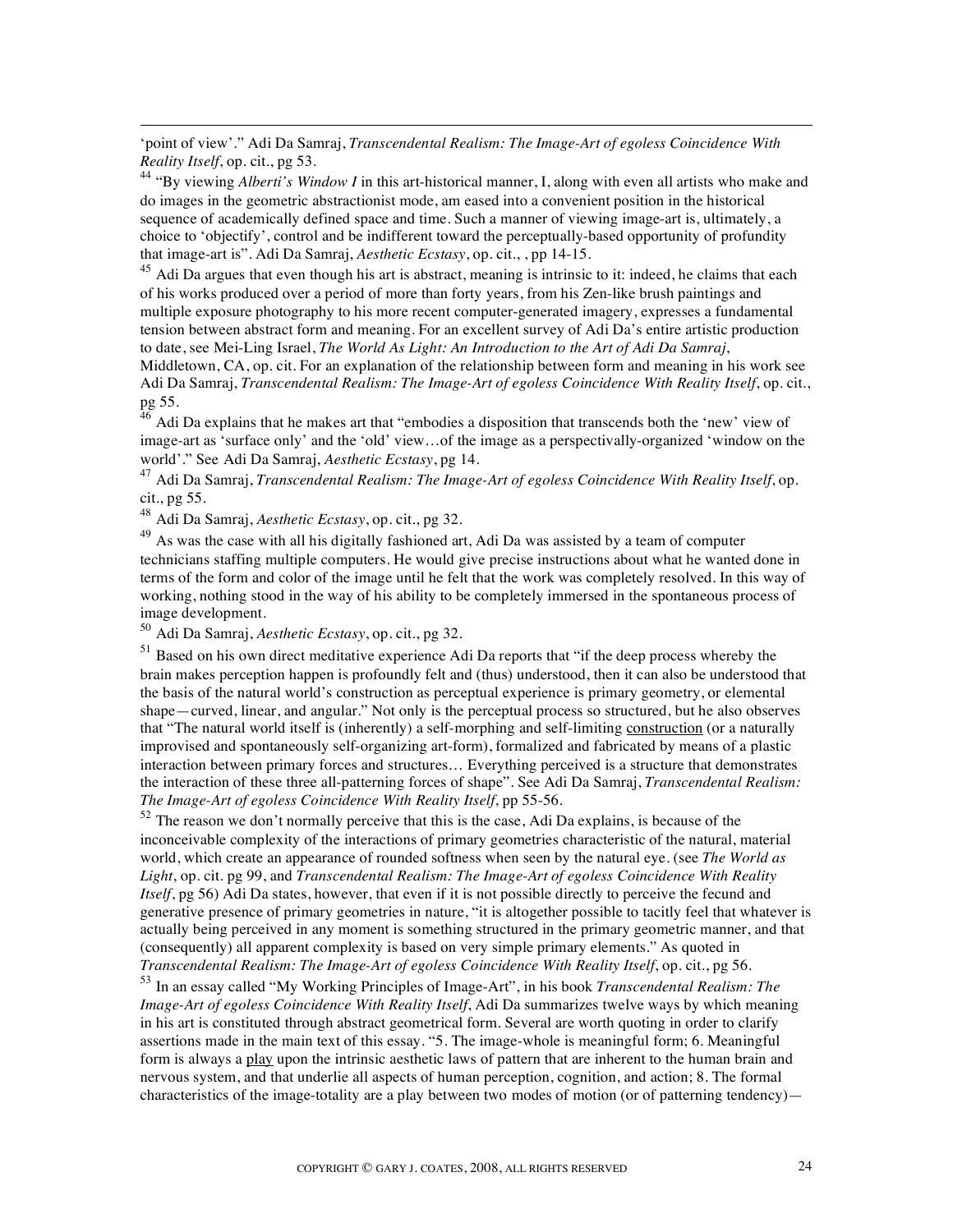the motions that are tending toward symmetry and the motions that are tending toward asymmetry; 9. The finally realized image-whole is a balanced resolution of the inherent conflict between symmetry and asymmetry…; 10. Within the formal (or meaningfully formalizing) elements of the image-play are characteristics of polar opposition in mutual dynamic association…; 11. The finally realized image-whole is, necessarily a unified whole, a perceptual order that is characterized by an equanimity that demonstrates a realized balance of and between (or in the context of) all the opposites within the meaning-field and the image-plane; 12. The finally realized image-whole is, necessarily, a perceptual demonstration of (both) the root-principle of the prior unity of all conditionality and the Transcendental Principle of the Primal Equanimity of Reality Itself…" pp 45-46.

<sup>54</sup> Mei-Ling Israel, *The World as Light*, op. cit., pg 96*.*

<sup>55</sup> Adi Da Samraj, as quoted in *The World As Light*, ibid., pg 96.

<sup>56</sup> Adid Da Samraj, ibid., pg 95.

 $\overline{a}$ 

<sup>57</sup> Adi Da Samraj, *Aesthetic Ecstasy*, pg 39.

<sup>58</sup> Adi Da Samraj, *Transcendental Realism: The Image-Art of egoless Coincidence With Reality Itself*, op. cit., pp 56, 57.

<sup>59</sup> Adi Da Samraj, ibid*.,* pp 56-57.

 $60$  For an insightful and inspiring essay on the negative effects of the dominance of the visual sense in contemporary architecture and culture, and the need to create an environment that speaks to all the senses see, Juhani Pallasmaa, *The Eyes of the Skin: Architecture and the Senses*, Wiley-Academy, 2005.

<sup>61</sup> Adi Da Samraj, *Transcendental Realism: The Image-Art of egoless Coincidence With Reality Itself, op. cit., pg 57.*

<sup>62</sup> As quoted in Maurice Tuchman (ed.), *The Spiritual in Art: Abstract Painting 1890-1985*, op. cit., pg 11.

Photographs of Adi Da Samraj in his studio and images of his visual art provided by Da Plastique (see www.daplastique.com. and www.adidabiennale.org.



*"I Am Manifesting the self-organizing force of Reality in the context of perception and communication—and, therefore, of images"*

*-Adi Da Samraj*